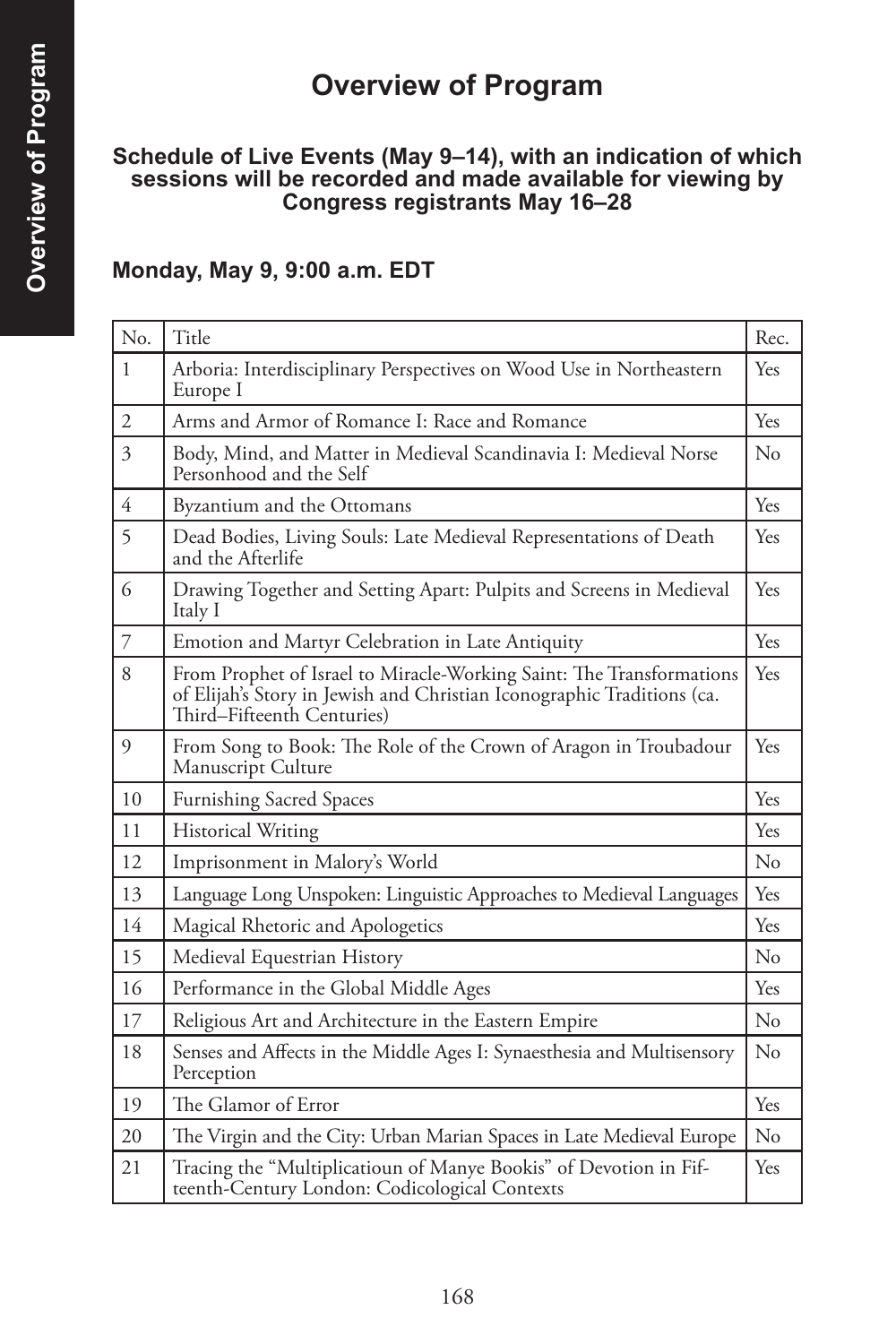## **Monday, May 9, 11:00 a.m. EDT**

| No. | Title                                                                                                       | Rec.     |
|-----|-------------------------------------------------------------------------------------------------------------|----------|
| 22  | "Sermonizancium Communi Populo": Contextualizing the Devotional<br>Compilations of Fifteenth-Century London | Yes      |
| 23  | Arboria: Interdisciplinary Perspectives on Wood Use in Northeastern<br>Europe II                            | Yes      |
| 24  | Archbishop Wulfstan of York                                                                                 | Yes      |
| 25  | Arms and Armor of Romance II: Religion and Romance                                                          | Yes      |
| 26  | Body, Mind, and Matter in Medieval Scandinavia II: More than<br>Human Ecologies                             | No       |
| 27  | Chant and Liturgy                                                                                           | Yes      |
| 28  | Drawing Together and Setting Apart: Pulpits and Screens in Medieval<br>Italy II                             | Yes      |
| 29  | Forensic Manuscript Studies                                                                                 | Yes      |
| 30  | From Manuscript to Print: Writing for the Court in the Crown of<br>Aragon                                   | Yes      |
| 31  | Introducing Medieval People                                                                                 | $\rm No$ |
| 32  | Law as Culture: Substance, Procedure, and Institutions in the Middle<br>Ages                                | $\rm No$ |
| 33  | Letter-Writing and Cistercian Expansion                                                                     | Yes      |
| 34  | Magical Cross-Currents: Fluidity, Hybridity, and Overlaps                                                   | No       |
| 35  | Medieval Jewish-Christian Relations                                                                         | Yes      |
| 36  | Negotiating Religion, Gender, and Travel in the Medieval Mediterranean I                                    | No       |
| 37  | Philosophical Themes and Issues in Malory's World                                                           | No       |
| 38  | Reading the Past in Late Antiquity                                                                          | Yes      |
| 39  | Senses and Affects in the Middle Ages II: Emotions and Affective<br>Experience                              | No       |
| 40  | The Abbey of Saint-Victor I: Life at the Abbey of Saint-Victor (In<br>Honor of Luc Jocqué)                  | Yes      |
| 41  | The Green Knight (2021): Key Critical Perspectives (A Roundtable)                                           | $\rm No$ |
| 42  | There's No Business like Machaut Business (A Roundtable)                                                    | Yes      |

# **Monday, May 9, 1:00 p.m. EDT**

| No. | Title                                                          | Rec. |
|-----|----------------------------------------------------------------|------|
| 43  | Mining the Collection I: Aga Khan Museum (A Virtual Visit)     | Yes  |
| 44  | Annual Journal of Medieval Military History Lecture            | Yes  |
| 45  | Gaylord Workshop on Reading Chaucer Aloud                      | Yes  |
| 46  | Medieval Disability Studies across the Curriculum (A Workshop) | Yes  |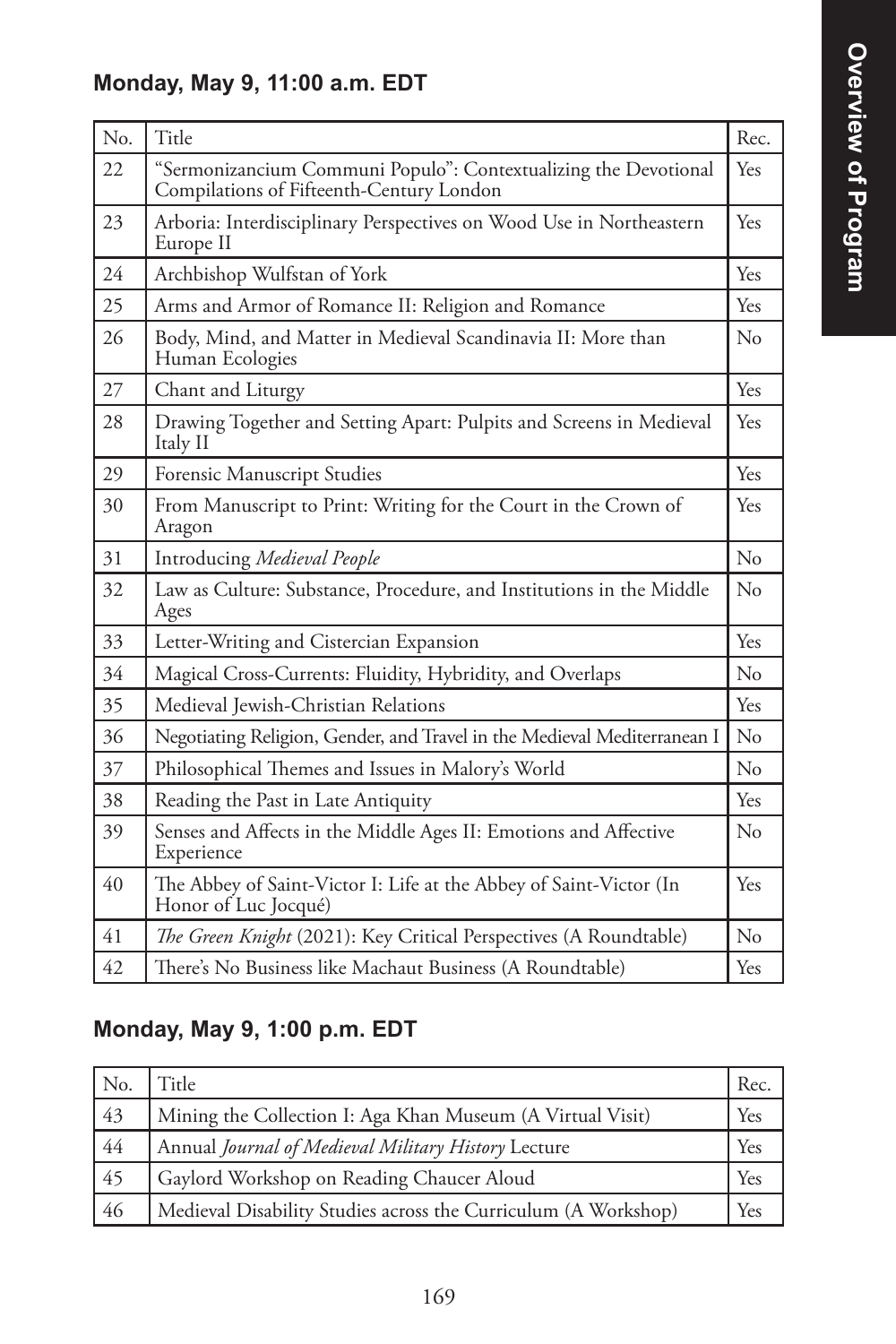### **Monday, May 9, 3:00 p.m. EDT**

| N <sub>o</sub> | Title                                                                                                                    | Rec.       |
|----------------|--------------------------------------------------------------------------------------------------------------------------|------------|
| 47             | "XXX": Dubious Consent in the Pearl-Poet and Analogues                                                                   | Yes        |
| 48             | Anglo-Norman Texts and Manuscripts                                                                                       | Yes        |
| 49             | Appetites for Destruction: Ugly Feelings in Iberia I                                                                     | <b>Yes</b> |
| 50             | Coinage, Money, and the State in Medieval Europe                                                                         | $\rm No$   |
| 51             | Cusanus and Ecclesiology                                                                                                 | <b>Yes</b> |
| 52             | Digital Methods in Preservation of Medieval Cultural Heritage: New<br>Approaches and Technologies                        | $\rm No$   |
| 53             | <b>Emotion and Devotion</b>                                                                                              | Yes        |
| 54             | Encountering Laudine, A Lady Unafraid to Gaze Back at Us across<br>Times, Spaces and Media (A Roundtable)                | $\rm No$   |
| 55             | Global Arthurianism                                                                                                      | Yes        |
| 56             | <b>Imagining Distant Lands</b>                                                                                           | Yes        |
| 57             | Magistri et Artifices: Defining Excellence in the Medieval Studies Class-<br>room (A Roundtable)                         | Yes        |
| 58             | Medievalism and Genre: Science Fiction, Fantasy, and Historical Fiction                                                  | Yes        |
| 59             | Papers in Honor of Elizabeth C. Teviotdale                                                                               | Yes        |
| 60             | Popular Knowledge and Dante (A Panel Discussion)                                                                         | $\rm No$   |
| 61             | Returning to the Archives: Pedagogical Perspectives and Experiences                                                      | $\rm No$   |
| 62             | Sociability between Justice and Tyranny                                                                                  | No         |
| 63             | The Abbey of Saint-Victor II: Victorine Sacramental Thought (In<br>Honor of Fr. Hugh Feiss, OSB)                         | Yes        |
| 64             | Theorizing Patriarchy, Gender, and Liberation: Medievalist Engage-<br>ments with Imani Perry's Vexy Thing (A Roundtable) | $\rm No$   |
| 65             | Where the Rubber Meets the Road: Re-Theorizing Magical Texts                                                             | Yes        |

### **Monday, May 9, 5:00 p.m. EDT**

| $\mathsf{N}_0$ . | 1 itle                             |  |
|------------------|------------------------------------|--|
| 66               | Le Roman de Fauvel (A Performance) |  |

### **Monday, May 9, 7:00 p.m. EDT**

| No. | Title                                                 | Rec. |
|-----|-------------------------------------------------------|------|
|     | 14th Century Society Business Meeting                 | Yes  |
|     | American Cusanus Society Business Meeting             | Yes  |
|     | Tales after Tolkien Society Business Meeting          | No   |
|     | Medieval Academy Graduate Student Committee Gathering |      |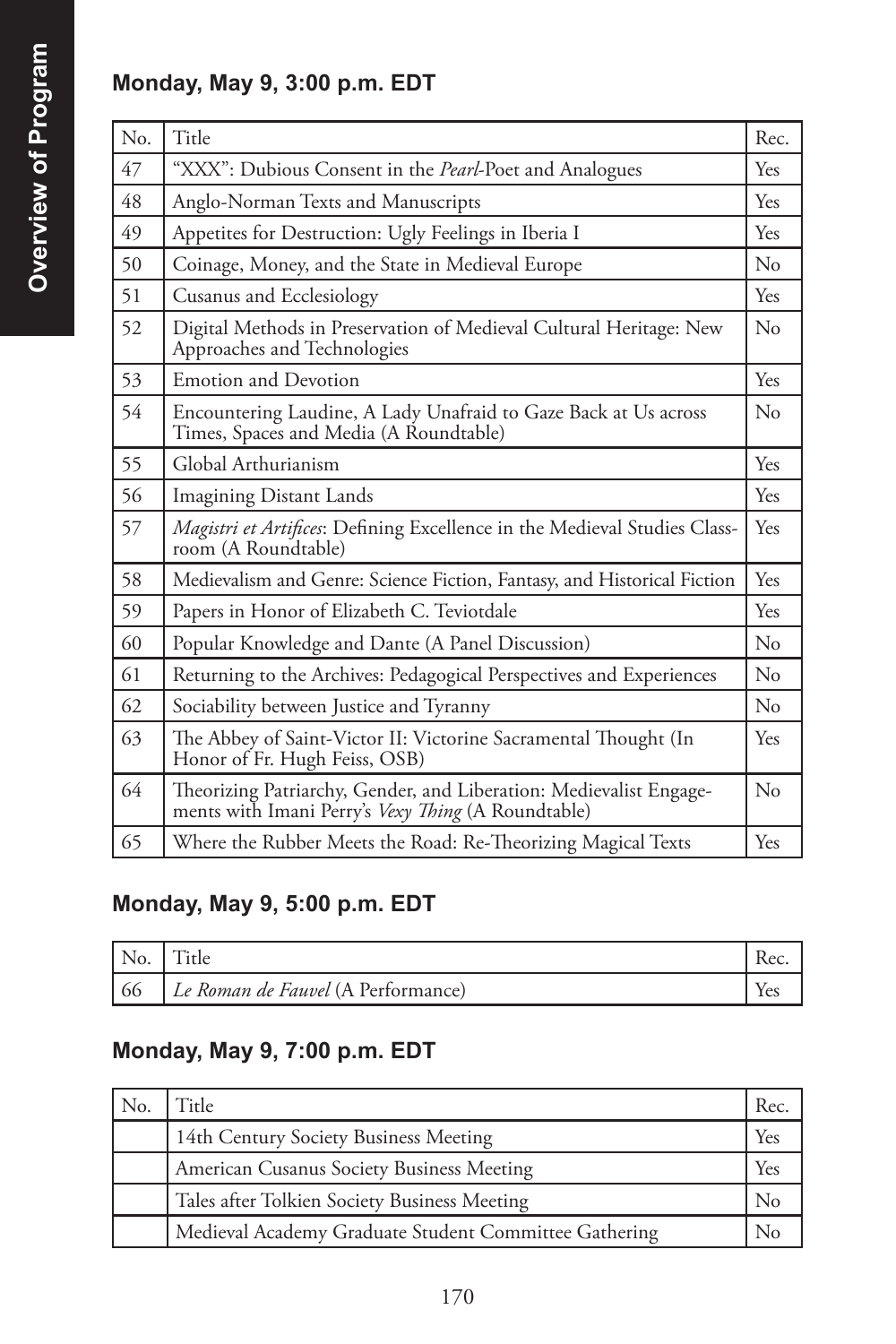| Medieval and Renaissance Drama Society (MRDS) Executive Council<br>Meeting                                         | No       |
|--------------------------------------------------------------------------------------------------------------------|----------|
| <b>International Sidney Society Business Meeting</b>                                                               | $\rm No$ |
| Center for Cistercian and Monastic Studies, Western Michigan Univ.<br>Gathering                                    | $\rm No$ |
| Gathering hosted by the Medieval Institute and Goliardic Society,<br>Western Michigan Univ.                        | $\rm No$ |
| <i>Medieval Ecocriticisms</i> Membership Meeting                                                                   | Yes      |
| Medieval Association of the Midwest (MAM) Board of Directors Meeting                                               | $\rm No$ |
| Association for the Advancement of Scholarship and Teaching of the<br>Medieval in Popular Culture Business Meeting | $\rm No$ |
| Societas Magica Business Meeting                                                                                   | Nο       |

# **Tuesday, May 10, 9:00 a.m. EDT**

| No. | Title                                                                                                                | Rec.        |
|-----|----------------------------------------------------------------------------------------------------------------------|-------------|
| 67  | Arms and Armor of Romance III: Anyone but Knights                                                                    | Yes         |
| 68  | Eschatology in the Bohemian Long Reformation, 1400-1700                                                              | Yes         |
| 69  | Expanding the Insular: Maintaining the International Scholarly Net-<br>work in Irish Medieval Studies (A Roundtable) | Yes         |
| 70  | Expulsions of Jews from France, Germany, and Spain (A Roundtable)                                                    | Yes         |
| 71  | Framing Texts in the Islamicate World                                                                                | Yes         |
| 72  | Late Medieval Iberian Literary Perspectives                                                                          | $\rm N_{0}$ |
| 73  | Law and Legal Culture in the Fourteenth-Century                                                                      | Yes         |
| 74  | Manuscripts in the Age of Print I                                                                                    | Yes         |
| 75  | Medieval Ibero-Romance Languages I: Early Romance Linguistic<br>Perspectives                                         | $\rm No$    |
| 76  | Medieval Sermon Studies I: Sermons in Eastern and Central Europe<br>and the New World                                | No          |
| 77  | Money and Service: Techniques of Power                                                                               | No          |
| 78  | Neomedievalist Images and the Robin Hood Tradition                                                                   | $\rm N_{0}$ |
| 79  | New Work in Medieval Religious Studies                                                                               | $\rm N_{0}$ |
| 80  | Rethinking Chaucerian Obscenity I                                                                                    | No          |
| 81  | Rethinking Trauma (and Theory) in Literature I                                                                       | Yes         |
| 82  | Reusing Medieval Sculpture: Ideology, Meaning, and Aesthetics of a<br>Process over Time                              | No          |
| 83  | The Image of Elijah                                                                                                  | Yes         |
| 84  | The Queen's Lands I: The Language and Institution of Queenly Land-<br>holding                                        | Yes         |
| 85  | The Transcultural Zone: Identities and Exchanges in Medieval Southern<br>Italy I                                     | <b>Yes</b>  |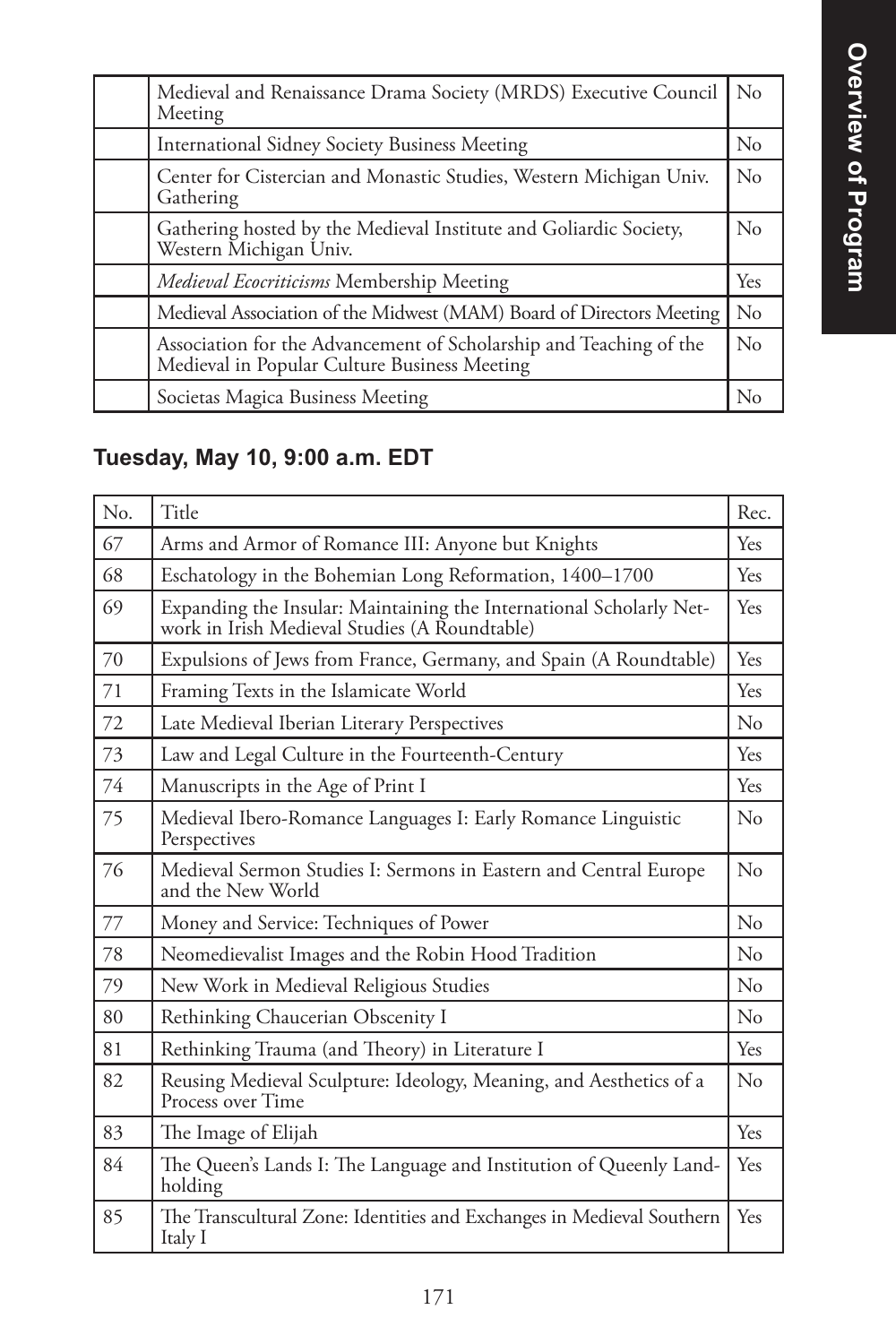#### **Tuesday, May 10, 11:00 a.m. EDT**

| No. | Title                                                                                                                               | Rec.     |
|-----|-------------------------------------------------------------------------------------------------------------------------------------|----------|
| 87  | Ranulph Higden's Distinctiones: Roundtable on the New Online Edition                                                                | Yes      |
| 88  | Arms and Armor of Romance IV: The Marginalised and Marginalia                                                                       | Yes      |
| 89  | Beekeeping in the Global Middle Ages I: Asia (A Panel Discussion)                                                                   | Yes      |
| 90  | Biblical Exegesis and Preaching I                                                                                                   | Yes      |
| 91  | Bodies in Motion: Singers, Dancers, and Musicians                                                                                   | Yes      |
| 92  | Gowerian Aesthetics                                                                                                                 | $\rm No$ |
| 93  | Knights and White Satin: Dress and Heraldry in the Medieval Court                                                                   | Yes      |
| 94  | Manuscripts in the Age of Print II                                                                                                  | $\rm No$ |
| 95  | Medicine in the Global Middle Ages                                                                                                  | $\rm No$ |
| 96  | Medieval Ibero-Romance Languages II: Linguistic Approaches to<br>Medieval Texts                                                     | $\rm No$ |
| 97  | Mendicant Friars and the Secular Church: Controversy, Coexistence,<br>Collaboration                                                 | Yes      |
| 98  | Negotiating Religion, Gender, and Travel in the Medieval Mediterranean II                                                           | Yes      |
| 99  | Race and Identity in the Fourteenth-Century                                                                                         | Yes      |
| 100 | Raid and Trade: Medieval Ireland in the Maritime World                                                                              | $\rm No$ |
| 101 | Rethinking Chaucerian Obscenity II                                                                                                  | Yes      |
| 102 | Rethinking Trauma (and Theory) in Literature II                                                                                     | Yes      |
| 103 | Scholarly Resistance, Scholarly Action: Personal Experience, Medievalist<br>Scholarship, and Social Justice Activism (A Roundtable) | Yes      |
| 104 | The "New Paradigm" of Plague Studies: Expanded Geographies and<br>Chronologies of the Medieval Pandemics                            | Yes      |
| 105 | The Queen's Lands II: Providing Property for Queens Consort in<br>Medieval Europe                                                   | Yes      |
| 106 | The Transcultural Zone: Identities and Exchanges in Medieval Southern<br>Italy II                                                   | Yes      |

### **Tuesday, May 10, 1:00 p.m. EDT**

| No. | Title                                                                                  | Rec.  |
|-----|----------------------------------------------------------------------------------------|-------|
| 107 | Mining the Collection II: J. Paul Getty Museum (A Virtual Visit)                       | Yes   |
| 108 | Reading Aloud in Old and Middle French (A Workshop)                                    | Yes   |
| 109 | Strategies for Inclusive Pedagogy in the Medieval Musicology Classroom<br>(A Workshop) | l Yes |
| 110 | The Queen's Lands III: Disputed Territory and Territorial Integrity<br>across Borders  | Yes   |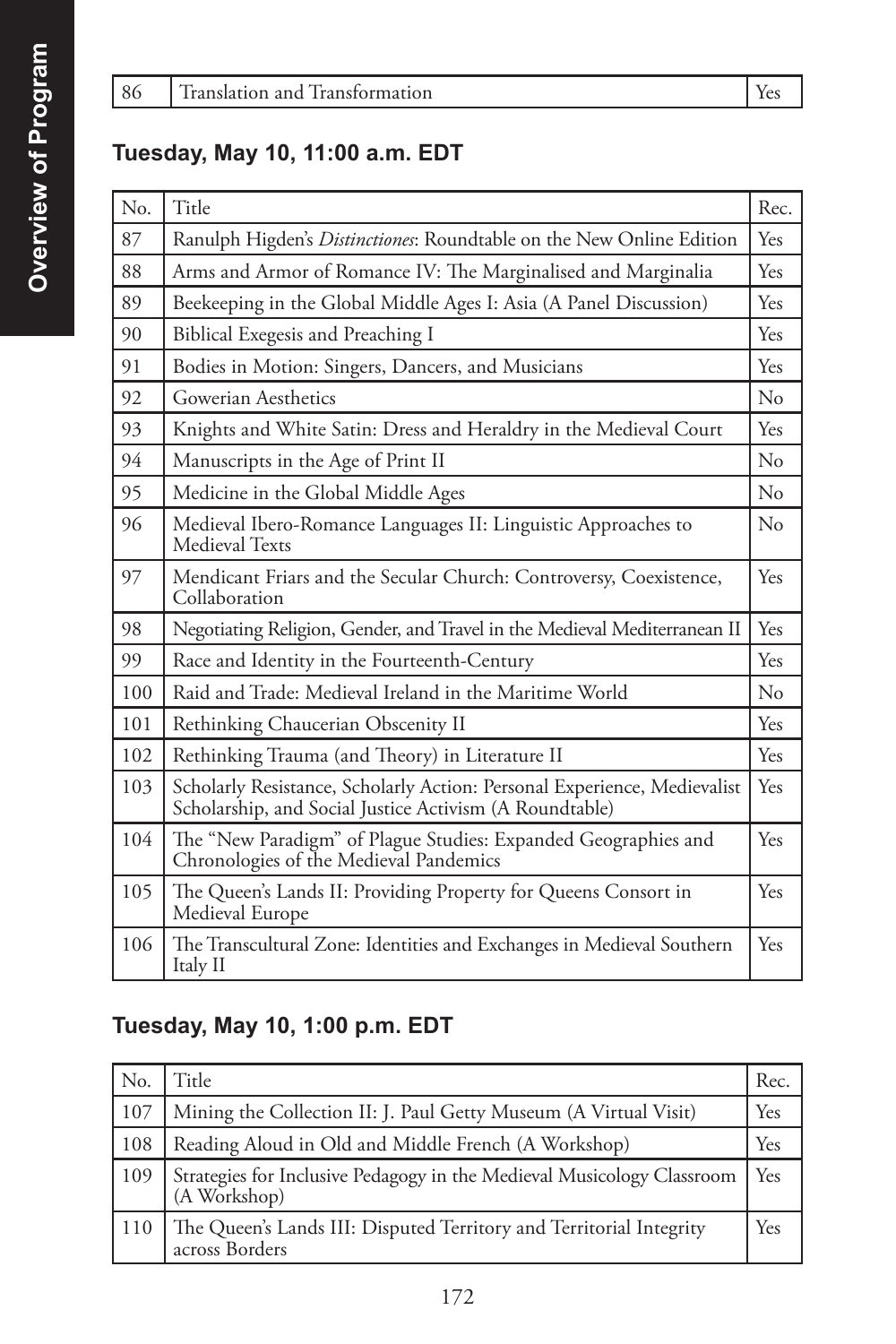### **Tuesday, May 10, 3:00 p.m. EDT**

| No. | <sub>1</sub> tle         | Kec. |
|-----|--------------------------|------|
| 111 | Plenary Lecture I (Heng) |      |

### **Tuesday, May 10, 5:00 p.m. EDT**

| No. | Title                                                                                                     | Rec. |
|-----|-----------------------------------------------------------------------------------------------------------|------|
| 112 | "Can these bones come to life?" I: A Comparative Demonstration of<br>Historical and Modern Fencing        | Yes  |
| 113 | A Western Byzantine Polarity: The Case of the Southern Adriatic Region                                    | Yes  |
| 114 | Armenian Studies: Literature and Art I                                                                    | Yes  |
| 115 | Arthurian Obstacles I                                                                                     | Yes  |
| 116 | Colonial Stereotypes in Iberia and Beyond I                                                               | No   |
| 117 | Late Antiquity I                                                                                          | Yes  |
| 118 | Magical Thinking and the Mystical Body                                                                    | Yes  |
| 119 | Medieval Islamicate Paratexts in Contexts                                                                 | Yes  |
| 120 | Medieval Sermon Studies II: Sermons and Saints                                                            | Yes  |
| 121 | Medieval Understandings of the Nature of Evil as Depicted by J. R. R.<br>Tolkien                          | Yes  |
| 122 | Medievalisms and More I                                                                                   | No   |
| 123 | Meditation and Memory in Women's Devotional Texts                                                         | Yes  |
| 124 | New Work by Young Celtic Studies Scholars                                                                 | Yes  |
| 125 | Papers by Undergraduates I                                                                                | Yes  |
| 126 | Pedagogy of the Unpopular: Teaching the Medieval in the Twenty-<br>First-Century Classroom (A Roundtable) | Yes  |
| 127 | Saintly Dismemberment                                                                                     | Yes  |
| 128 | <b>Simulating Sacred Space</b>                                                                            | Yes  |
| 129 | Spenser at Kalamazoo I                                                                                    | Yes  |
| 130 | The Agency of Chaucer's Women                                                                             | Yes  |
| 131 | Un-Disciplining Premodern Histories of Gender and Race                                                    | No   |

### **Tuesday, May 10, 7:00 p.m. EDT**

| No. | Title                                                                       | Rec.  |
|-----|-----------------------------------------------------------------------------|-------|
| 132 | Armenian Studies: Literature and Art II                                     | Yes   |
|     | 133   Biblical Exegesis and Preaching II                                    |       |
| 134 | Boccaccio and Petrarch in the Wake of Plague                                | Yes   |
|     | 135   Channeling the Maid: The Avatars of Joan of Arc in Media and Politics | l Yes |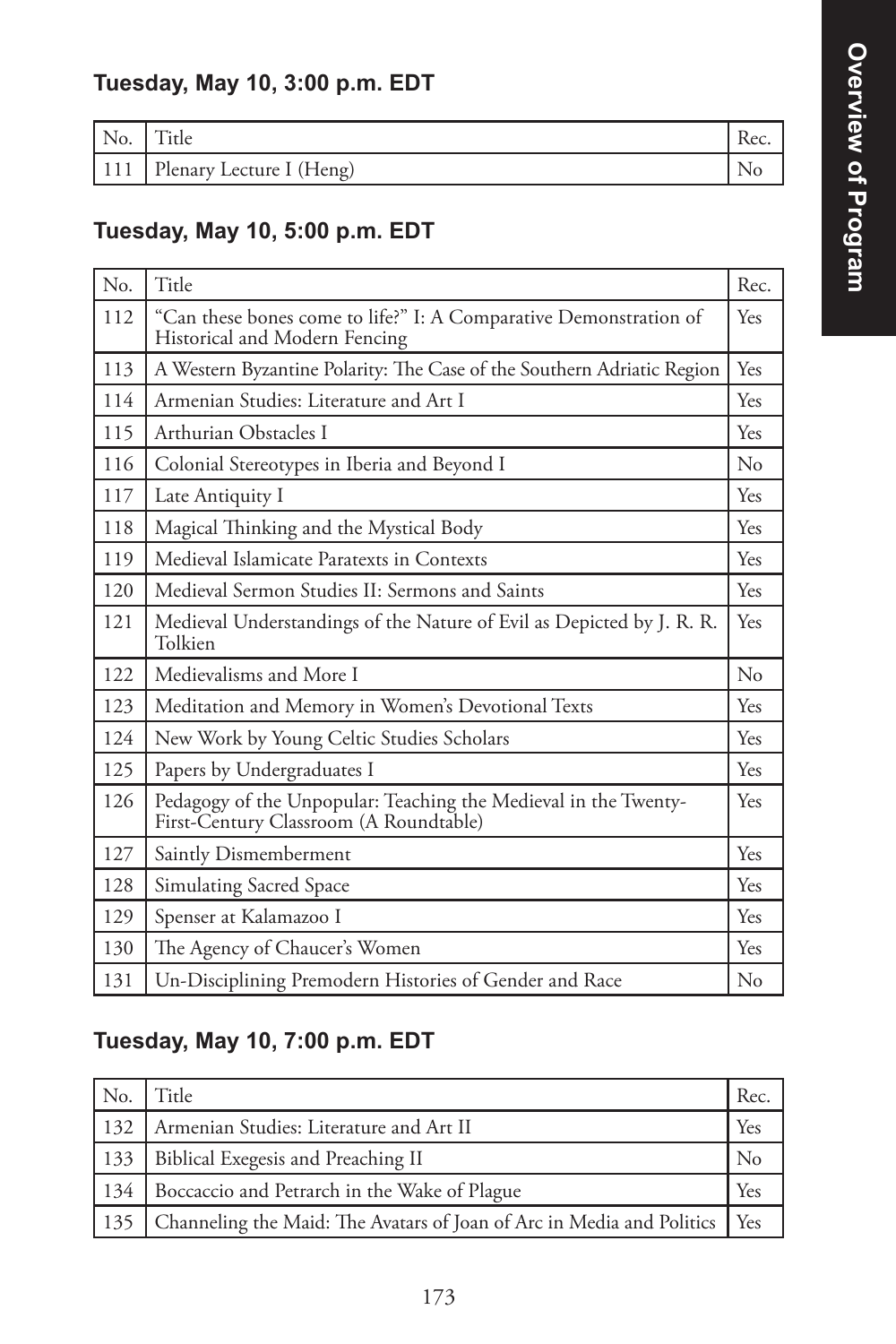| 136 | Colonial Stereotypes in Iberia and Beyond II                           | Yes      |
|-----|------------------------------------------------------------------------|----------|
| 137 | Disney and the Middle Ages I                                           | Yes      |
| 138 | Fragments and Fragmentology (A Roundtable)                             | Yes      |
| 139 | Grief and Mourning in the Cistercian World                             | Yes      |
| 140 | Late Antiquity II: Culture and Society                                 | Yes      |
| 141 | Medievalisms and More II                                               | Yes      |
| 142 | Papers by Undergraduates II                                            | Yes      |
| 143 | Playing with Game Theory: Playful Genres                               | Yes      |
| 144 | Race, Intersectionality, and the Anchorhold (A Roundtable)             | $\rm No$ |
| 145 | Spenser at Kalamazoo II                                                | Yes      |
| 146 | Their <i>Communitas</i> Then, Our Communities Now (A Panel Discussion) | Yes      |
| 147 | Underexplored Themes in John Dee's Hieroglyphic Monad                  | Yes      |

### **Wednesday, May 11, 9:00 a.m. EDT**

| No. Title                                               |  |
|---------------------------------------------------------|--|
| 148   Richard Rawlinson Center Congress Speaker Lecture |  |

### **Wednesday, May 11, 11:00 a.m. EDT**

| No. | Title                                                                                                                     | Rec.     |
|-----|---------------------------------------------------------------------------------------------------------------------------|----------|
| 149 | "When the Legend Becomes Fact, Print the Legend": Examining and<br>Decentering the Myth of the "Monk of Bury"             | Yes      |
| 150 | Adapting Revolution: Trans and Queer Medievalisms                                                                         | $\rm No$ |
| 151 | Allegory with Argument: The Art and Scope of Mixed Form (In<br>Memoriam Peter Dronke)                                     | Yes      |
| 152 | Beekeeping in the Global Middle Ages II: Africa (A Panel Discussion)                                                      | Yes      |
| 153 | Beyond Manuscripts and Rare Books: Medievalist Librarians outside<br>Special Collections Departments (A Panel Discussion) | Yes      |
| 154 | Chant and Polyphony: Looking beyond the Cantus Firmus                                                                     | Yes      |
| 155 | Crossing Chronology: Imagining Antiquity in Medieval Iberia                                                               | $\rm No$ |
| 156 | Cults of Saints in Their Locales                                                                                          | Yes      |
| 157 | Decentering the Self: Liminality and Marginality in Self-Presentation                                                     | Yes      |
| 158 | Exploring Conceptions of Death in the Medieval Mind and Culture                                                           | Yes      |
| 159 | Finding Their Voices: New Research on Women Writing Latin in the<br>Medieval and Early Modern Periods                     | Yes      |
| 160 | Grounds for a Trans-Regional Medieval Studies: Beyond the Global<br>(A Roundtable)                                        | Yes      |
| 161 | Global Feminist Dream Visions                                                                                             | $\rm No$ |
| 162 | Gower and Ovid                                                                                                            | $\rm No$ |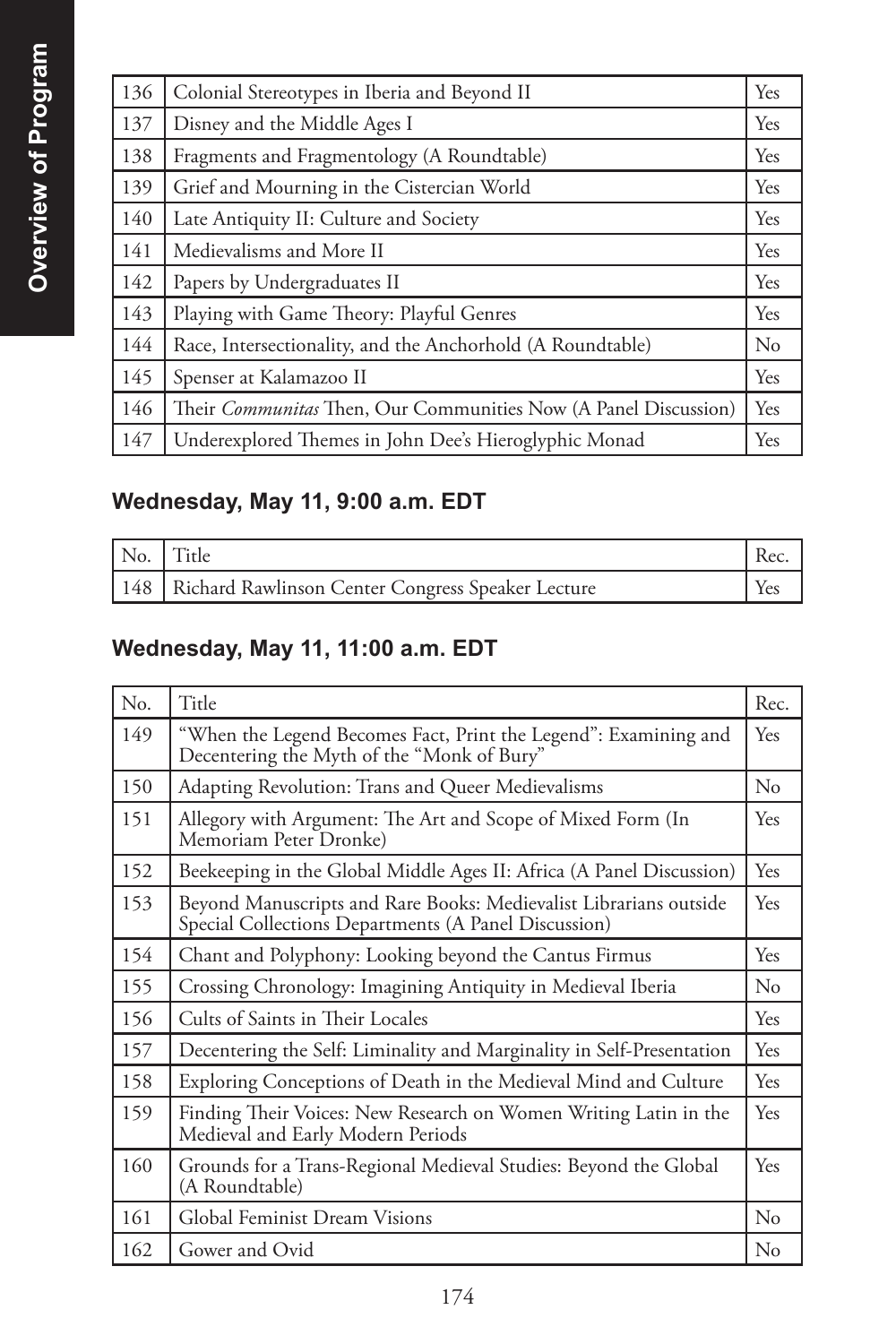| 163 | Language, Space, and Place in the Brut                                                            | Yes            |
|-----|---------------------------------------------------------------------------------------------------|----------------|
| 164 | Managing Resources in Later Medieval England                                                      | Yes            |
| 165 | Manuscripts and/or Printed Books as Memorial Artifacts                                            | N <sub>0</sub> |
| 166 | Medieval Sermon Studies III: Women and Preaching                                                  | Yes            |
| 167 | Neglected Neighbors: How to Include Central and Eastern Europe in<br>Your Syllabus (A Roundtable) | $\rm No$       |
| 168 | Playing Robin Hood: Theatricality in the Robin Hood Tradition                                     | No             |
| 169 | Rethinking Bede in the Twenty-First-Century I: Identities and Oralities                           | Yes            |
| 170 | Spotlight on Peire Vidal (A Roundtable)                                                           | $\rm No$       |

# **Wednesday, May 11, 1:00 p.m. EDT**

| No.            | Title                                                                                                             | Rec.       |
|----------------|-------------------------------------------------------------------------------------------------------------------|------------|
| <sup>171</sup> | Mining the Collection III: The Metropolitan Museum of Art (A<br>Virtual Visit)                                    | <b>Yes</b> |
|                | 172   Before the Exile (May 1418): Literary, Intellectual, and Cultural Inter-<br>  sections in Early 1400s Paris | Yes        |
| 173            | Medieval Writing Materials: Processes, Products, and Case Studies                                                 | Yes        |
| 174            | Pedagogical Moves: Gaming the Classroom (A Workshop)                                                              |            |

## **Wednesday, May 11, 3:00 p.m. EDT**

| N <sub>o</sub> . | Title                                                                                         | Rec.           |
|------------------|-----------------------------------------------------------------------------------------------|----------------|
|                  | Ask the Director of the Medieval Institute, Western Michigan Univ.                            | $\rm No$       |
|                  | American Academy of Research Historians of Medieval Spain<br>(AARHMS) Business Meeting        | No             |
|                  | International Alain Chartier Society and Jean Gerson Society Business<br>Meeting              | Yes            |
|                  | Medieval and Renaissance Drama Society (MRDS) Business Meeting                                | <b>Yes</b>     |
|                  | Research Group on Manuscript Evidence Business Meeting                                        | No             |
|                  | Society for the Study of the Bible in the Middle Ages (SSBMA) Business<br>Meeting             | Yes            |
|                  | <b>International Porlock Society Business Meeting</b>                                         | $\rm No$       |
|                  | Women in the Franciscan Intellectual Tradition (WIFIT) Business<br>Meeting                    | N <sub>0</sub> |
|                  | Sources of Old English and Anglo-Latin Literary Culture Project<br>(SOEALLC) Business Meeting | $\rm No$       |
|                  | Medieval Association of the Midwest (MAM) Business Meeting                                    | $\rm No$       |
|                  | International Society of Medievalist Librarians Business Meeting                              | $\rm No$       |
|                  | International Lawman's Brut Society Business Meeting                                          | $\rm No$       |
|                  | Hagiography Society Business Meeting                                                          | Yes            |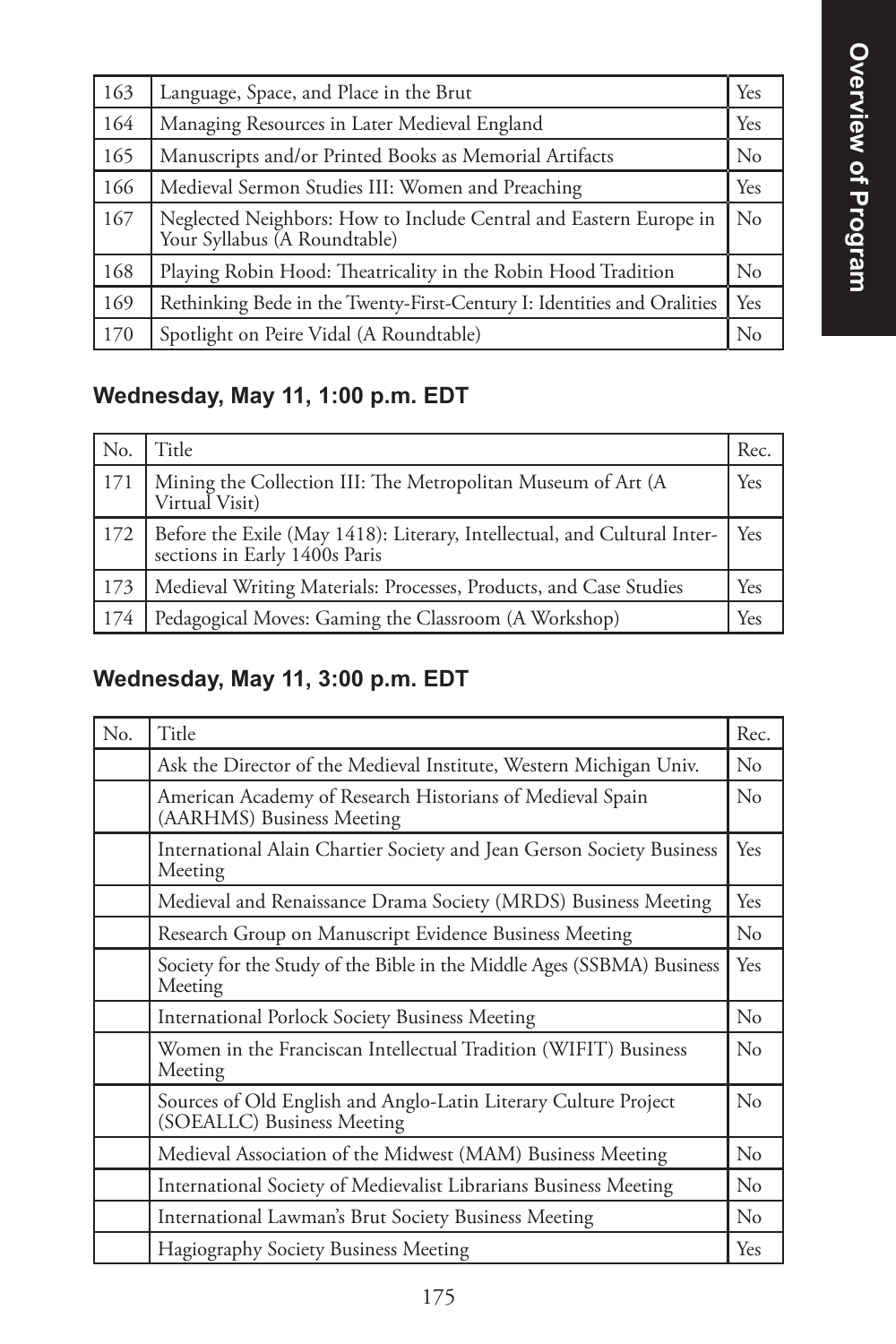#### **Wednesday, May 11, 5:00 p.m. EDT**

| No. | Title                                                                                            | Rec.     |
|-----|--------------------------------------------------------------------------------------------------|----------|
| 175 | Appetites for Destruction: Ugly Feelings in Iberia II                                            | Yes      |
| 176 | Camelot on Stage and Screen (A Roundtable)                                                       | Yes      |
| 177 | Death and Judgment in Medieval Literature                                                        | No       |
| 178 | Diversity of Discourse in the Medieval World                                                     | Yes      |
| 179 | Iberian Sainthood                                                                                | $\rm No$ |
| 180 | In Honor of Roberta Krueger I: Reading Romance and Conduct Liter-<br>ature through Common Frames | Yes      |
| 181 | Longing and Desire in the Middle Ages                                                            | $\rm No$ |
| 182 | Lost in Transmission I                                                                           | $\rm No$ |
| 183 | Manuscript Compilatio                                                                            | Yes      |
| 184 | Medieval Studies and the Community: Scholarship and Outreach (A<br>Roundtable)                   | Yes      |
| 185 | New Voices in Early Drama Studies                                                                | Yes      |
| 186 | Rethinking Anachronism in and out of the Middle Ages                                             | Yes      |
| 187 | Sickness in the Medieval Court I: Literary Representations                                       | Yes      |
| 188 | The End-Times in Medieval German Literature: A Roundtable in<br>Honor of Francis G. Gentry       | Yes      |
| 189 | The Global Middle Ages I                                                                         | No       |
| 190 | The Medieval Tradition of Natural Law I: Natural Law and Moral<br>Philosophy                     | Yes      |
| 191 | Trauma, Disability, and the Anchorhold                                                           | No       |
| 192 | What Women Want: Representing Desire in Medieval English Texts                                   | Yes      |

### **Wednesday, May 11, 7:00 p.m. EDT**

| N <sub>o</sub> | Title                                                                                                                        | Rec.     |
|----------------|------------------------------------------------------------------------------------------------------------------------------|----------|
| 193            | Alter(n) ative Alphabets in the Iberian Middle Ages                                                                          | Yes      |
| 194            | Beyond Northwest Europe: New Frontiers in the Study of Chivalry                                                              | $\rm No$ |
| 195            | Crumpling the Timeline: Teaching Medieval Texts Alongside<br>Non-Medievalist Contemporary Works (A Roundtable)               | Yes      |
| 196            | Disney and the Middle Ages II                                                                                                | Yes      |
| 197            | In Honor of Roberta Krueger II: (Post) Pandemic Professional Balance:<br>Teaching, Scholarship, Service, Life (A Roundtable) | Yes      |
| 198            | Language Matters: Middle English Studies in Honor of Karla Taylor                                                            | $\rm No$ |
| 199            | Lost in Transmission II                                                                                                      | N.       |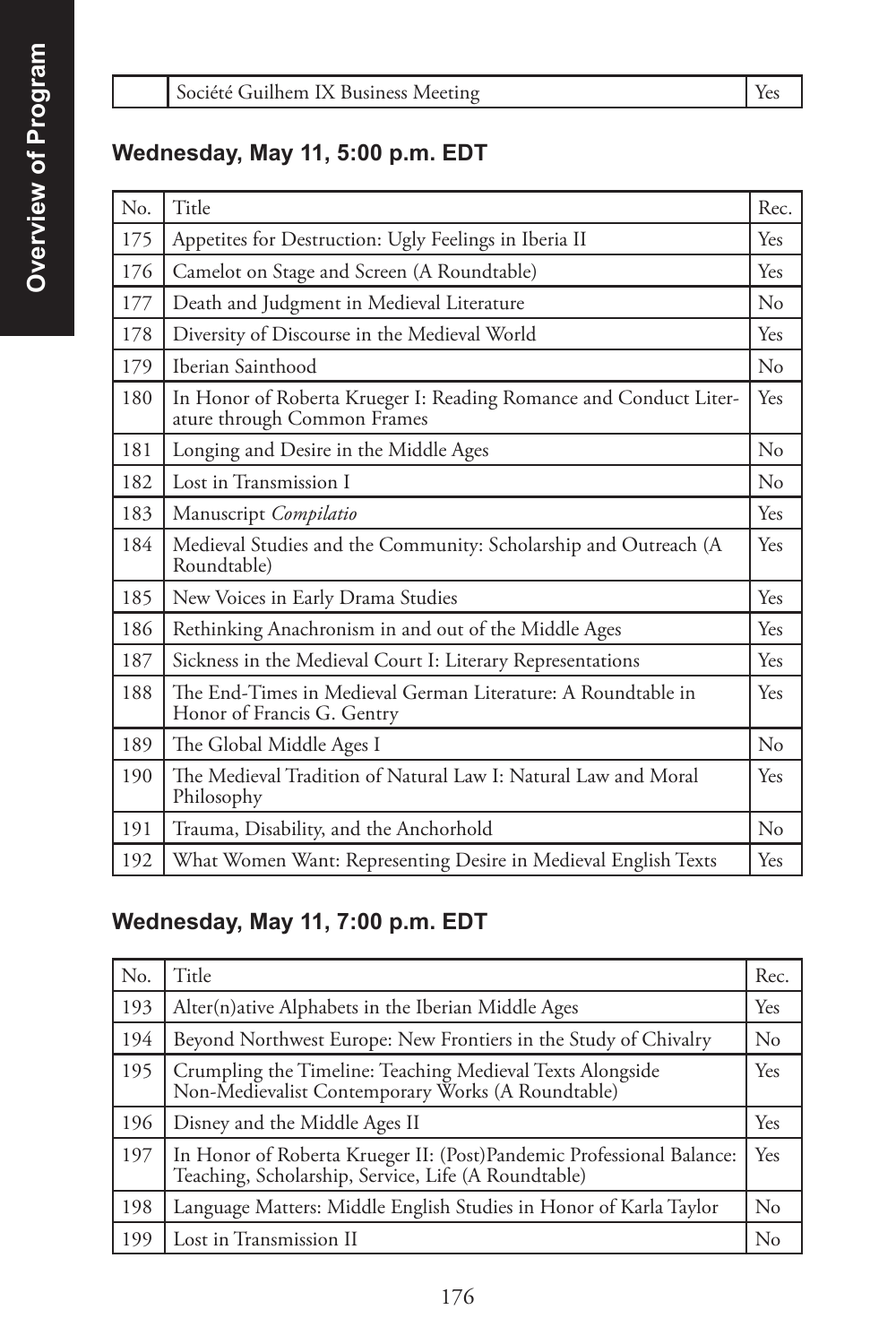| 200 | Medieval Sacramental Theology                                                           | $\rm No$ |
|-----|-----------------------------------------------------------------------------------------|----------|
| 201 | Monetary Fictions: Money and Literature in Medieval and Early<br>Modern Europe          | Yes      |
| 202 | New Approaches to Mysticism and Materiality in Medieval Studies (A<br>Panel Discussion) | Yes      |
| 203 | Rethinking Theology of the Central and Later Middle Ages                                | Yes      |
| 204 | Sickness in the Medieval Court II: Historical Responses                                 | Yes      |
| 205 | The Global Middle Ages II                                                               | $\rm No$ |
| 206 | The Medieval Tradition of Natural Law II: Natural Law and Political<br>Thought          | $\rm No$ |
| 207 | Very Close Encounters: Insects and Humans in the Middle Ages (A<br>Roundtable)          | Yes      |

# **Thursday, May 12, 9:00 a.m. EDT**

| N <sub>o</sub> . | Title                                                                               | Rec. |
|------------------|-------------------------------------------------------------------------------------|------|
| 208              | 1122-2022: Looking Back 900 Years at Items Gifted, Exchanged,<br>Pawned, or Claimed | Yes  |
| 209              | Cistercian Mysticism                                                                | Yes  |
| 210              | Coding and Codicology: New Practices in the Study of Manuscripts<br>and Books       | Yes  |
| 211              | Global Saints/Global Holiness (A Roundtable)                                        | No   |
| 212              | Iberia in Global Contexts                                                           | Yes  |
| 213              | Law and Litigation                                                                  | Yes  |
| 214              | Love and Desire in Medieval French Literature                                       | Yes  |
| 215              | Meaning and Uses of Latin                                                           | No   |
| 216              | Medieval Arts and Rituals                                                           | Yes  |
| 217              | Medieval Military History I: Early Medieval Warfare, Byzantium                      | Yes  |
| 218              | Medievalism within and through Asian Popular Cultures (A Roundtable)                | No   |
| 219              | Naples and Beyond: World-Wide Cultural Networks I: Within Naples                    | No   |
| 220              | Performing Death I: Grief and Emotion in the Medieval Mediterra-<br>nean            | No   |
| 221              | Rethinking Bede in the Twenty-First-Century II: Network Analyses                    | Yes  |
| 222              | Revisiting Romances from Trans and Genderqueer Perspectives (A<br>Panel Discussion) | No   |
| 223              | Spaces of the Written Word: The Visibility of Jews through Texts                    | Yes  |
| 224              | The Early Medieval Economy: New Tools, New Approaches, New<br>Questions             | Yes  |
| 225              | The Material Aspects of Poverty in Late Medieval Urban Space                        | Yes  |
| 226              | Tolkien and the Medieval Animal                                                     | Yes  |
| 227              | Translating Medieval Texts (A Roundtable Discussion)                                | Yes  |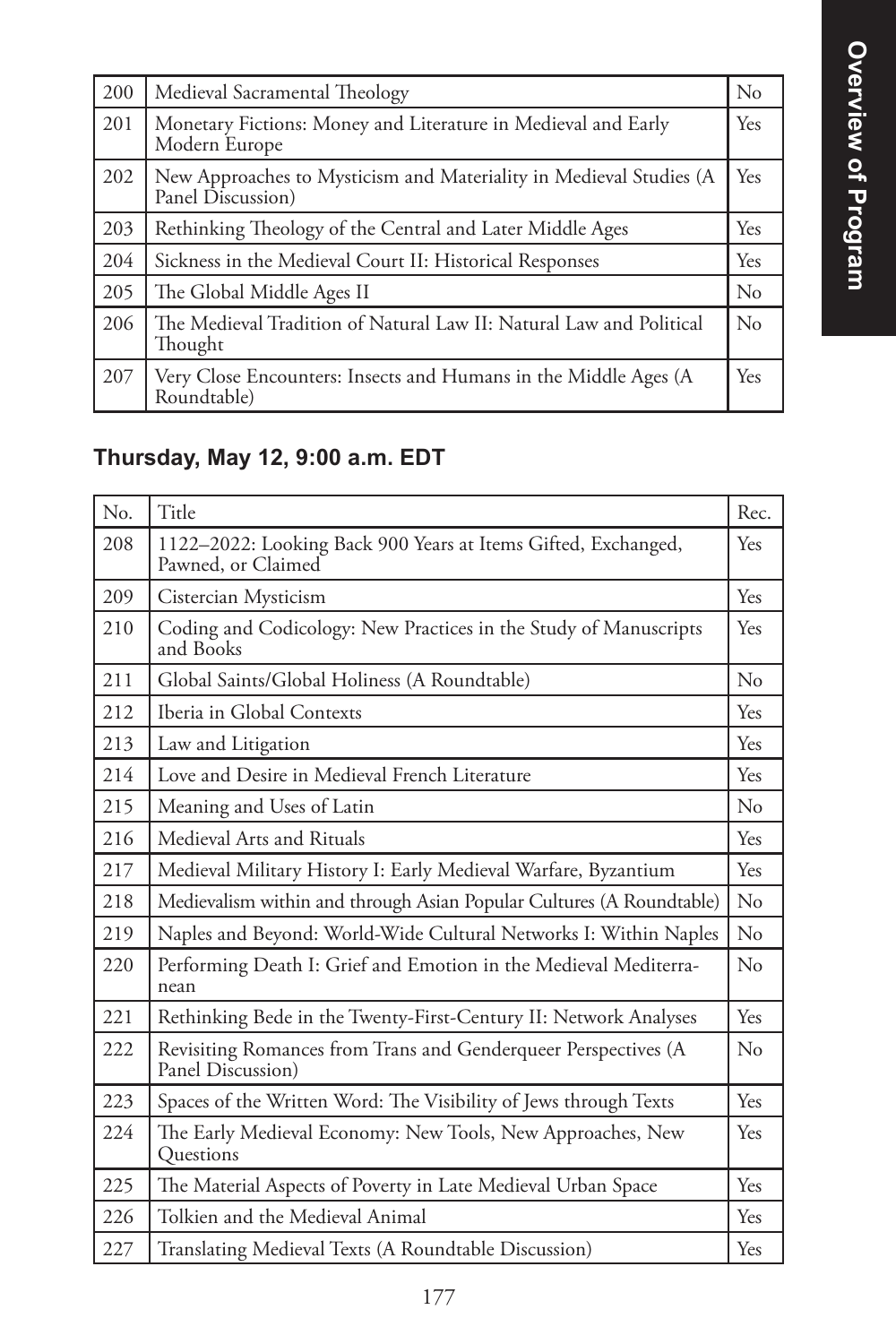# **Thursday, May 12, 11:00 a.m. EDT**

| NO. | ᠇᠇᠃<br><sub>1</sub> tle     | $.~\alpha$ |
|-----|-----------------------------|------------|
| 228 | Plenary Lecture II (Karras) |            |

### **Thursday, May 12, 1:00 p.m. EDT**

| No. | Title                                                                             | Rec. |
|-----|-----------------------------------------------------------------------------------|------|
| 229 | Mining the Collection IV: Dumbarton Oaks Museum (A Virtual Visit)                 | Yes  |
| 230 | Medieval Digital Humanities: How to Get Started (A Workshop)                      | Yes  |
| 231 | The May Poems of Thomas Hoccleve: A "Hoccleve at Home" Workshop<br>and Discussion | Yes  |
| 232 | Workshop on Ibero-Romance Paleography                                             |      |

### **Thursday, May 12, 3:00 p.m. EDT**

| N <sub>o</sub> | Title                                                                                             | Rec.     |
|----------------|---------------------------------------------------------------------------------------------------|----------|
| 233            | Chant                                                                                             | $\rm No$ |
| 234            | Discourses on Iberian Wet Nurses: Beyond Breastfeeding                                            | $\rm No$ |
| 235            | Fifteenth-Century Painting                                                                        | Yes      |
| 236            | Framing the Dead in Burials, Tombs, and Buildings                                                 | Yes      |
| 237            | Iberian Medieval Didactic Strategies: The Medieval Exemplar Gone<br>Awry I                        | Yes      |
| 238            | Insularity and Regionality in the Global Middle Ages (A Panel Discussion)                         | Yes      |
| 239            | Medieval Ecocriticisms: Humans and Nature I                                                       | Yes      |
| 240            | Medieval Military History II: Late Medieval Warfare                                               | Yes      |
| 241            | Monastic Agents and Networks                                                                      | Yes      |
| 242            | Naples and Beyond: World-Wide Cultural Networks II: Beyond<br>Naples I                            | Yes      |
| 243            | Networks of Makers: Scribes, Artists, Printers, Binders                                           | Yes      |
| 244            | Queer and Feminist Materiality (A Panel Discussion)                                               | Yes      |
| 245            | Reformation: Historical and Cultural Texts, Contexts, and Influences<br>of the Reformation        | Yes      |
| 246            | Romance and Rhetoric: Roundtable in Memory of Dhira Mahoney                                       | Yes      |
| 247            | The Globalization of Medieval Medicine: Ideas, Authorities, and<br>Products 1000-1600             | Yes      |
| 248            | The Green Knight: Multimedia and Dramatic Reinterpretations of Sir<br>Gawain and the Green Knight | $\rm No$ |
| 249            | The Pen, the Sword, and the Abacus: Elite Identities at Medieval<br>Courts and in Medieval Cities | Yes      |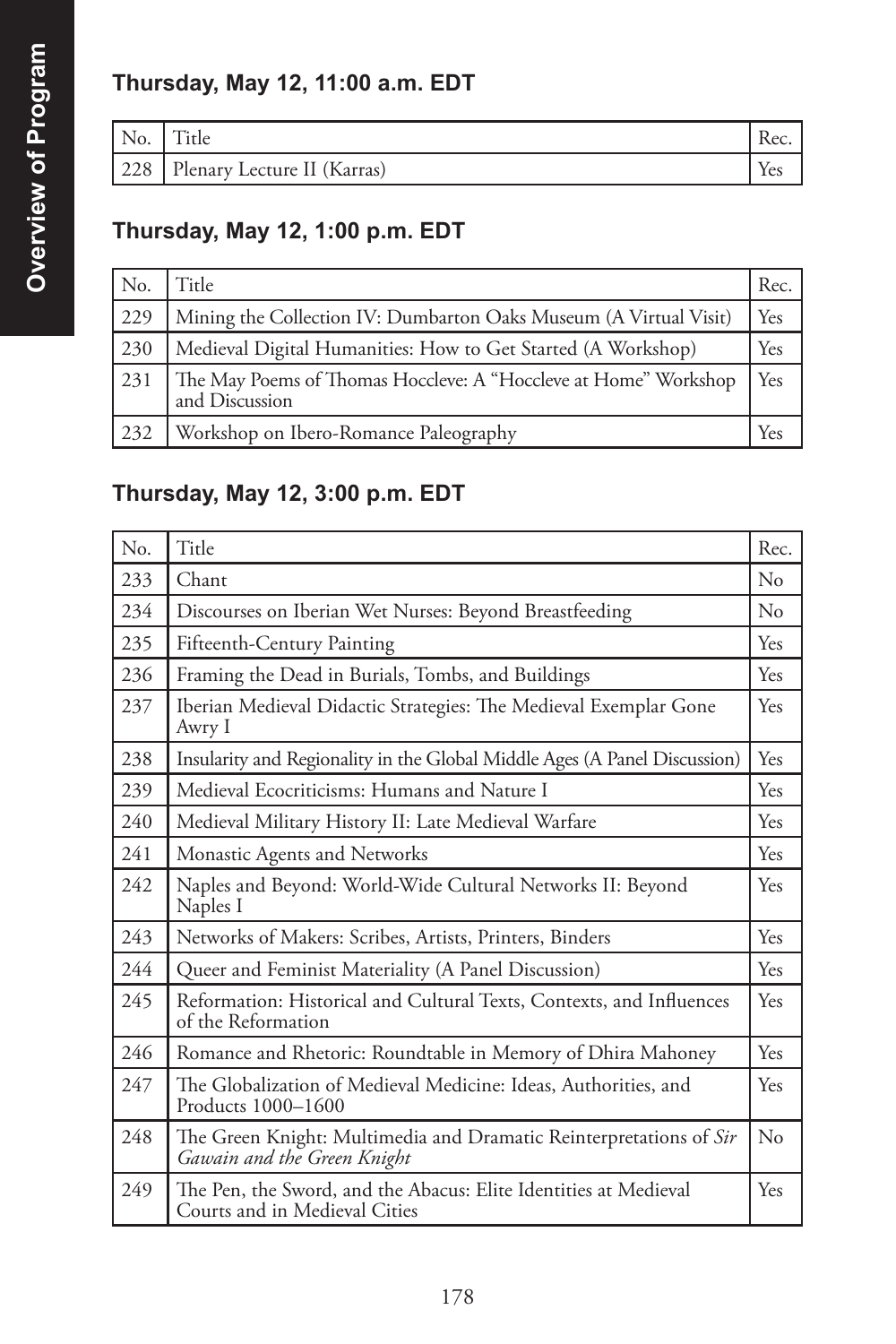┪

| 250   The Sacred and the Secular: Crossovers between Religious Piety and<br>Courtly Love | Yes |
|------------------------------------------------------------------------------------------|-----|
| 251   Thomas Aquinas I: The Catena aurea                                                 | Yes |
| 252   Women and Violence                                                                 | Yes |

### **Thursday, May 12, 5:00 p.m. EDT**

| No. | Title                                                                                            | Rec.     |
|-----|--------------------------------------------------------------------------------------------------|----------|
| 253 | "Can these bones come to life?" II: The Afterlife of the Knights Templar<br>(A Panel Discussion) | Yes      |
| 254 | (Re)Constructing Manuscripts                                                                     | No       |
| 255 | Alfredian Texts and Contexts                                                                     | Yes      |
| 256 | Archeology and Legal Status of Spanish Medieval Castles                                          | Yes      |
| 257 | Death and Dying in Medieval Italy                                                                | $\rm No$ |
| 258 | Iberian Medieval Didactic Strategies: The Medieval Exemplar Gone<br>Awry II                      | Yes      |
| 259 | Medieval and Premodern Studies and the Caribbean                                                 | No       |
| 260 | Medieval Ecocriticisms: Humans and Nature II                                                     | Yes      |
| 261 | Movement and the Construction of Narrative in Middle English<br>Romance                          | Yes      |
| 262 | Naples and Beyond: World-Wide Cultural Networks III: Beyond<br>Naples II                         | No       |
| 263 | Rationality and Allegoresis                                                                      | Yes      |
| 264 | Rethinking Homosexuality (A Roundtable)                                                          | No       |
| 265 | Romance, Local and International                                                                 | Yes      |
| 266 | Studies in the Heliand                                                                           | Yes      |
| 267 | The Cistercians: Inventors or Borrowers?                                                         | $\rm No$ |
| 268 | The Pelican, the Phoenix, and the Donkey                                                         | Yes      |
| 269 | Thomas Aquinas II: The Catena aurea                                                              | Yes      |
| 270 | Twenty-First-Century Neo/Medievalisms (A Roundtable)                                             | No       |

### **Thursday, May 12, 7:00 p.m. EDT**

| N <sub>o</sub> | Title                                                                          | Rec.           |
|----------------|--------------------------------------------------------------------------------|----------------|
| 271            | Arthurian Obstacles II                                                         | Yes            |
| 272            | Augustine of Hippo on Faith, Tolerance, and Truth                              | $\rm No$       |
| 273            | Beowulf and the Monstrous                                                      | N <sub>0</sub> |
| 274            | Disability, Disease, and Health: New Voices, New Directions                    | Yes            |
|                | J. R. R. Tolkien and Medieval Poets: A Session in Memory of Richard C.<br>West | Yes            |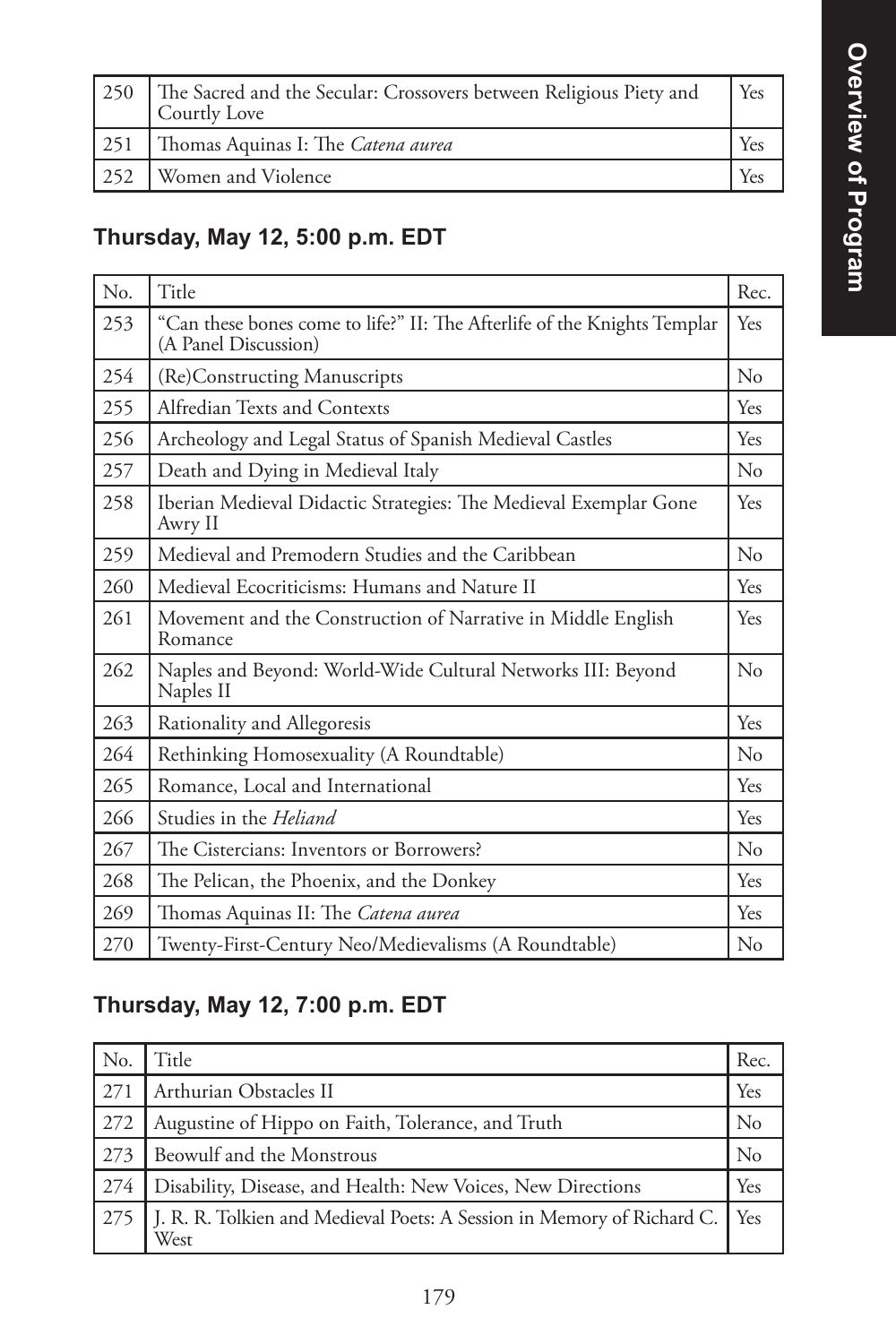| 276 | Journal Publishing in Medieval Literary Studies: The State of the Field<br>(A Panel Discussion) | Yes      |
|-----|-------------------------------------------------------------------------------------------------|----------|
| 277 | Medieval Ecocriticisms: Humans and Others (A Roundtable)                                        | No       |
| 278 | Medieval Minds in French                                                                        | $\rm No$ |
| 279 | Mester de Clerecía: New Horizons, Crossing Borders                                              | Yes      |
| 280 | New Approaches to the Art and Architecture of Angevin and Aragonese<br>Naples (1265–1458)       | Yes      |
| 281 | Nineteenth-/Twentieth-/Twenty-First-Century Medievalisms                                        | Yes      |
| 282 | Queering Sir Gawain and the Green Knight                                                        | Yes      |
| 283 | Teaching the Middle Ages Using Digital Mapping                                                  | Yes      |
| 284 | Teaching the Old Saxon Heliand (A Roundtable)                                                   | Yes      |
| 285 | Thomas Aquinas III                                                                              | Yes      |
| 286 | Where Are We Going? Where Have We Been? An Assessment of Me-<br>dieval Drama Scholarship        | Yes      |

# **Friday, May 13, 9:00 a.m. EDT**

| N <sub>0</sub> | Title                                                                                                                                                                            | Rec.        |
|----------------|----------------------------------------------------------------------------------------------------------------------------------------------------------------------------------|-------------|
| 287            | "Any News?": Recent Developments in the Study of Celtic Magical<br>Texts and Traditions                                                                                          | <b>Yes</b>  |
| 288            | Age in Monastic Life                                                                                                                                                             | Yes         |
| 289            | Archaeology of the Medieval Iberian Peninsula: The Christian Reli-<br>gious Center of Cercadilla, the Palace of the Caliphs of Cordoba, and<br>the Islamic Urbanism of Batalyaws | Yes         |
| 290            | Brevia on Bishops and the Secular Clergy (A Roundtable)                                                                                                                          | No          |
| 291            | Byzantium Bizarre: Storytelling through Sacred Spaces                                                                                                                            | Yes         |
| 292            | Digital Humanities, Lyric Poetry, Textual Studies in Christine de<br>Pizan: A Roundtable Festschrift in Honor of James Laidlaw                                                   | Yes         |
| 293            | Eating Feeling: Food, Affect, and "Other" Communities in Medieval<br>Literature (A Roundtable)                                                                                   | Yes         |
| 294            | Ecclesiastical Complexes in Urban Contexts                                                                                                                                       | No          |
| 295            | England and Beyond: Sessions in Memory of Paul Szarmach I: The<br>Material Record                                                                                                | Yes         |
| 296            | Family Reading: Manuscripts and Books Down the Line                                                                                                                              | Yes         |
| 297            | Food and Health in the Middle Ages and Early Modern Times: Textual<br>Evidence from the English and German Traditions (A Panel Discussion)                                       | $\rm N_{0}$ |
| 298            | Late and Medieval Latin: Translation on the Ground                                                                                                                               | Yes         |
| 299            | Medieval Military History III: Medieval Military Technology                                                                                                                      | Yes         |
| 300            | Minorite Meetings                                                                                                                                                                | <b>Yes</b>  |
| 301            | Performing Death II: Ritual and Remembrance in the Medieval Med-<br>iterranean                                                                                                   | $\rm No$    |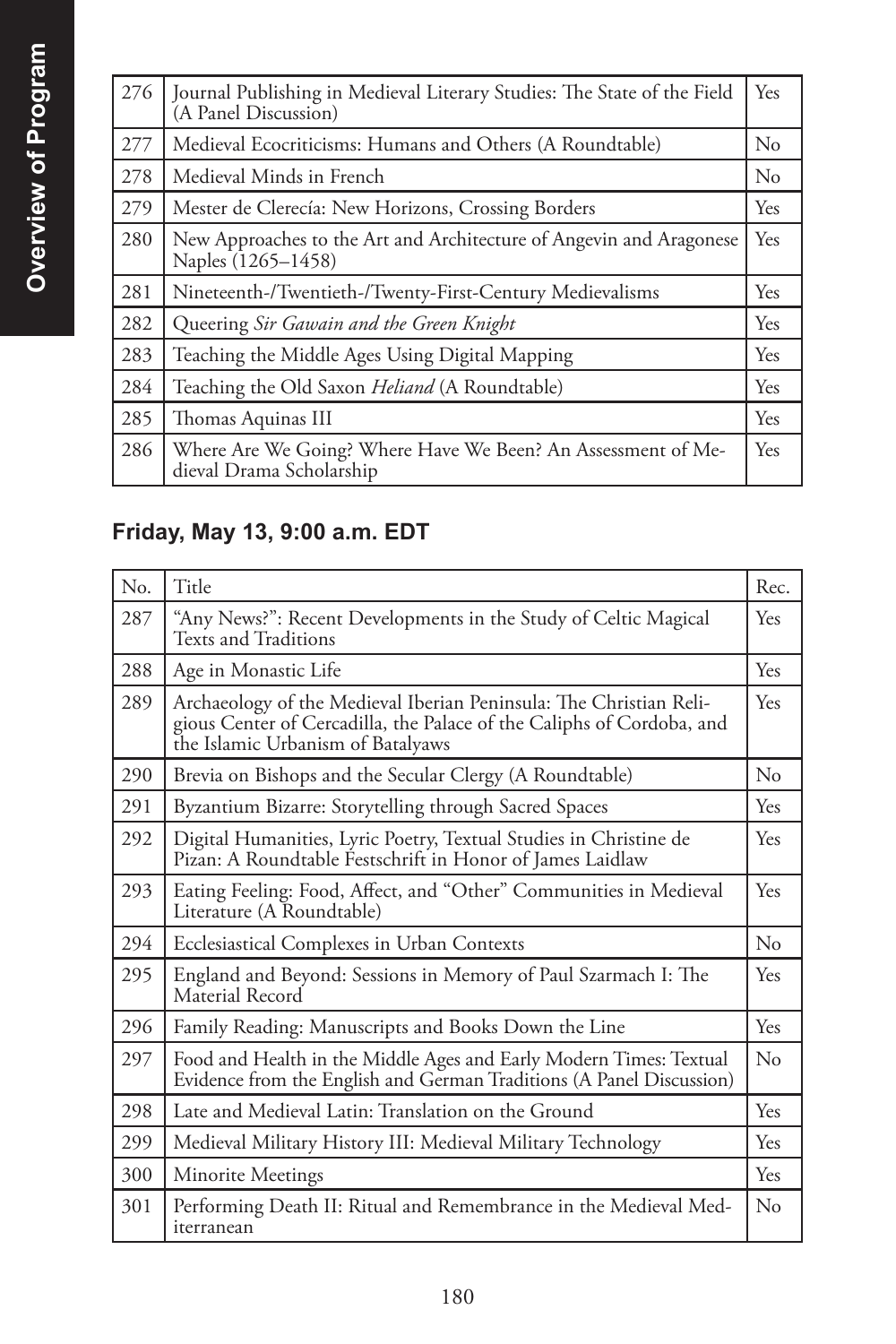| 302 | Prenational Sources in National Collections: Toward a Comparative<br>Critical Medievalism (A Roundtable) | $\rm No$       |
|-----|----------------------------------------------------------------------------------------------------------|----------------|
| 303 | Reading Art and Power in Fourteenth- and Fifteenth-Century Italy                                         | Yes            |
| 304 | The Global Middle Ages in Young Adult Fantasy (A Roundtable)                                             | Yes            |
| 305 | Trans-Disciplinary Approaches to Plague History                                                          | N <sub>0</sub> |
| 306 | Women and Exemplarity in Iberian Texts                                                                   | Yes            |

### **Friday, May 13, 11:00 a.m. EDT**

| No. | Title                                                                                                 | Rec.        |
|-----|-------------------------------------------------------------------------------------------------------|-------------|
|     | Gathering hosted by the Medieval Institute and Goliardic Society,<br>Western Michigan Univ.           | No          |
|     | Tolkien at Kalamazoo Business Meeting                                                                 | No          |
|     | International Christine de Pizan Society, North American Branch<br><b>Business Meeting</b>            | $\rm N_{0}$ |
|     | International Society for the Study of Medievalism Business Meeting                                   | Yes         |
|     | Society for Queer Medieval Studies Business Meeting                                                   | $\rm No$    |
|     | Texas Medieval Association (TEMA) Business Meeting                                                    | No          |
|     | Centre for Medieval Arts & Rituals Gathering                                                          | Yes         |
|     | International Medieval Sermon Studies Society Business Meeting                                        | Yes         |
|     | Game Cultures Society Business Meeting                                                                | $\rm No$    |
|     | Episcopus: Society for the Study of Bishops and Secular Clergy in the<br>Middle Ages Business Meeting | $\rm No$    |
|     | International Association for Robin Hood Studies (IARHS) Business<br>Meeting                          | No          |
|     | Early Book Society Business Meeting                                                                   | No          |
|     | Society for Medieval Languages and Linguistics Business Meeting                                       | No          |
|     | Ibero-Medieval Association of North America (IMANA) Business<br>Meeting                               | $\rm No$    |
|     | Musicology at Kalamazoo Business Meeting                                                              | No          |

### **Friday, May 13, 1:00 p.m. EDT**

| No. | Title                                                                               | Rec. |
|-----|-------------------------------------------------------------------------------------|------|
| 307 | Mining the Collection V: Cleveland Museum of Art (A Virtual Visit)                  | Yes  |
| 308 | Performances of Marie de France                                                     | Yes  |
| 309 | Promoting Premodern Leadership: Publishing with SAGE Business<br>Cases (A Workshop) | Yes  |
| 310 | The Iconography of Medieval Magic: Texts and Images                                 | Yes  |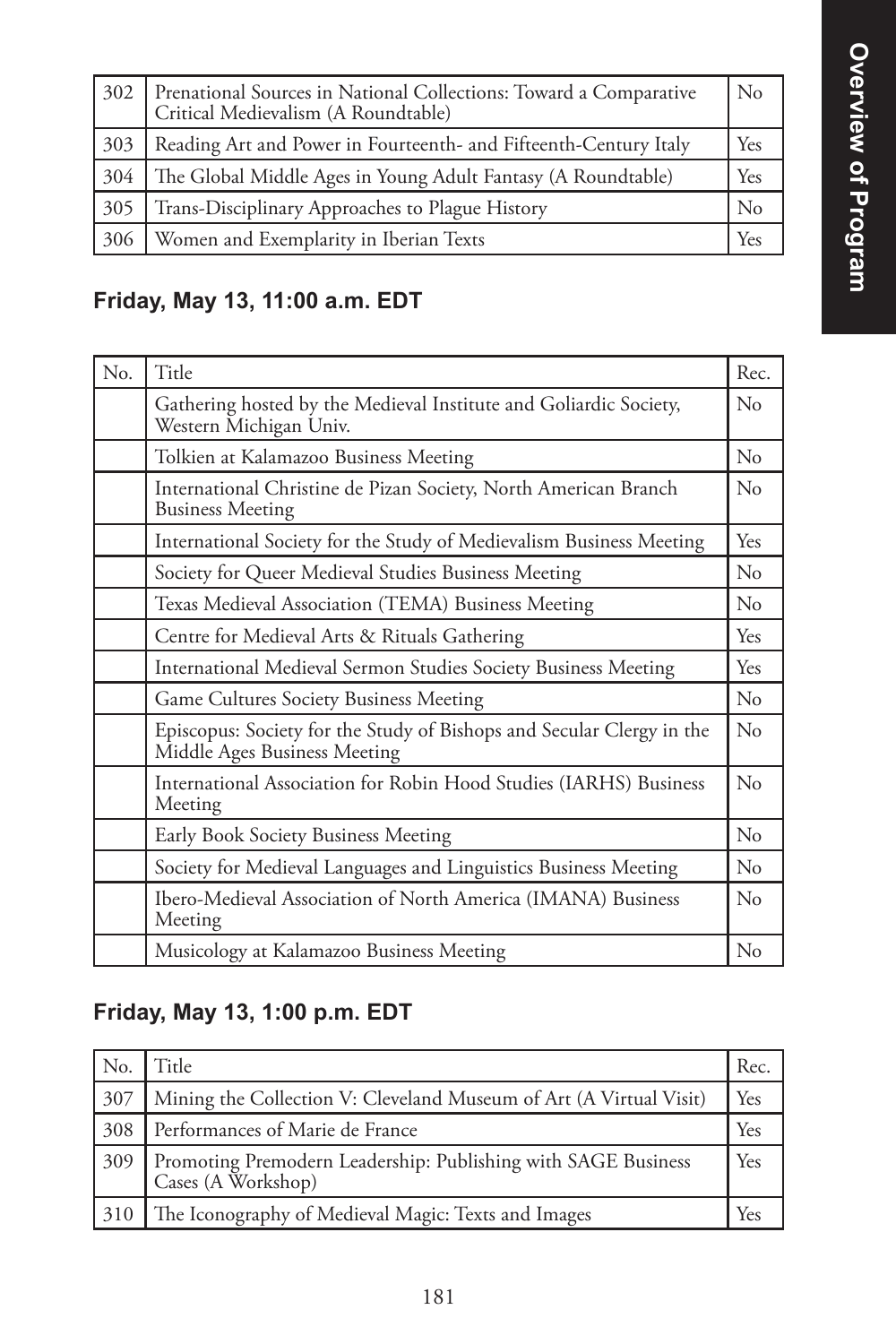### **Friday, May 13, 3:00 p.m. EDT**

| No. | Title                                                                                                        | Rec.       |
|-----|--------------------------------------------------------------------------------------------------------------|------------|
| 311 | Captivity in the Arthurian World                                                                             | No         |
| 312 | Dante I                                                                                                      | Yes        |
| 313 | Encountering the Sacred in Medieval Italian Spaces I                                                         | No         |
| 314 | England and Beyond: Sessions in Memory of Paul Szarmach II: Texts<br>and Translation                         | <b>Yes</b> |
| 315 | How Did Medieval Benedictines Respond to Crises?                                                             | No         |
| 316 | In Honor of John M. Ganim I: Medieval Theatricality and Performance                                          | Yes        |
| 317 | Law and Legal Culture in Early Medieval Britain I                                                            | No         |
| 318 | Medieval Galicia I: Pilgrimage and Sacred Geographies                                                        | Yes        |
| 319 | Medieval Military History IV: Early Medieval Warfare in the West                                             | Yes        |
| 320 | Modern Iberian (Neo)Medievalisms in Postcolonial Contexts and<br>Diaspora                                    | Yes        |
| 321 | Motets                                                                                                       | <b>Yes</b> |
| 322 | New Approaches to Medieval Archaeology                                                                       | Yes        |
| 323 | Ovid's Bodies in the Middle Ages                                                                             | Yes        |
| 324 | Pressing Politics: Interactions between Authors and Printers in the<br>Fifteenth and Sixteenth Centuries     | Yes        |
| 325 | Restoring Medieval Art and Architecture I: Technology in Documen-<br>tation and Research                     | Yes        |
| 326 | Rethinking Early Modern Drama on and off the Stage                                                           | Yes        |
| 327 | Reuse and Repurposing of Sculpture                                                                           | Yes        |
| 328 | Saint Francis's Legacy: The Value of Contemplation                                                           | <b>Yes</b> |
| 329 | <b>Subverting Gender Roles</b>                                                                               | No         |
| 330 | Teaching Abraham's Legacy: Jews, Christians, and Muslims in the<br>Medieval Imagination (A Panel Discussion) | Yes        |
| 331 | Thomistic Philosophy I: Ethical Thought                                                                      | Yes        |

## **Friday, May 13, 5:00 p.m. EDT**

| No. | Title                                                                                       | Rec. |
|-----|---------------------------------------------------------------------------------------------|------|
| 332 | "Who Gets to be Legendary?": Race in Modern Arthuriana (A Round-<br>table)                  | No   |
| 333 | Cistercians and the Early Monastic Traditions                                               | Yes  |
| 334 | Dante II                                                                                    | Yes  |
| 335 | Digital Visualization of Urban Form in Medieval Iberia: Recent Approaches and Methodologies | Yes  |
| 336 | Dying in Middle English Literature                                                          | Yes  |
| 337 | Emblem Studies                                                                              | Yes  |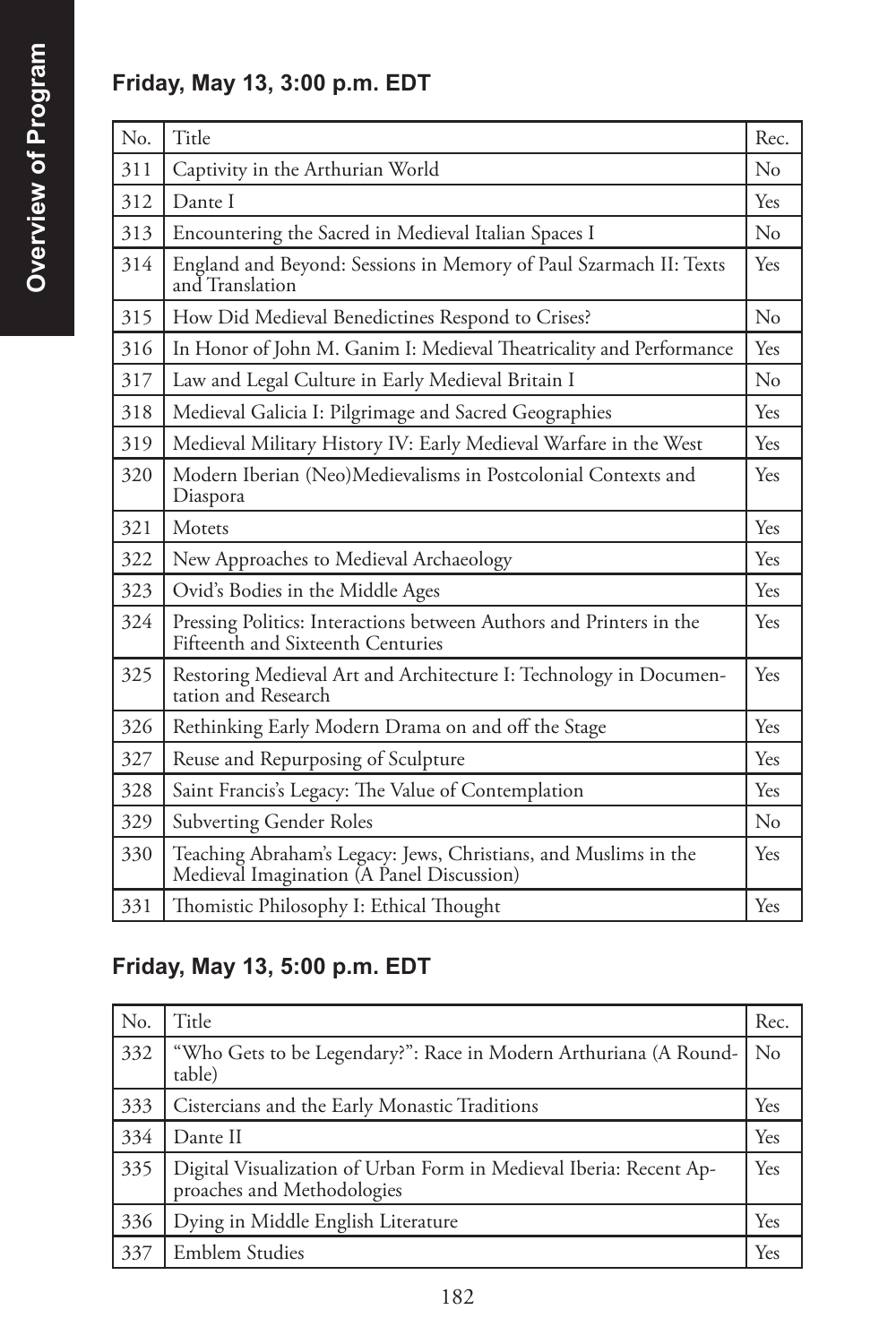| 338 | England and Beyond: Sessions in Memory of Paul Szarmach III:<br>Saints and Holiness                              | Yes      |
|-----|------------------------------------------------------------------------------------------------------------------|----------|
| 339 | Gendered Animals                                                                                                 | Yes.     |
| 340 | Healing Backwards: Time, Affect, and the Poetics of Prayer in Medieval<br>Mystical Theology (A Panel Discussion) | Yes      |
| 341 | Interpreting Real and Imagined Crusading                                                                         | Yes      |
| 342 | Landscape and Environment in Early English Texts                                                                 | Yes      |
| 343 | Law and Legal Culture in Early Medieval Britain II                                                               | Yes      |
| 344 | Medieval Galicia II: Periphery or Center? (A Roundtable)                                                         | Yes      |
| 345 | Medievalism, Orientalism, Capitalism                                                                             | $\rm No$ |
| 346 | Neomedievalism and Global Social Media                                                                           | Yes      |
| 347 | Notable Books in Medieval Germanic Studies (A Roundtable)                                                        | Yes      |
| 348 | Ovidian Paratexts                                                                                                | Yes      |
| 349 | Restoring Medieval Art and Architecture II: Technology and Concepts<br>of Authenticity                           | $\rm No$ |
| 350 | Saints and Sermons                                                                                               | Yes      |
| 351 | Thomistic Philosophy II: Infused Virtues                                                                         | Yes      |

# **Friday, May 13, 7:00 p.m. EDT**

| No. | Title                                                                                  | Rec.       |
|-----|----------------------------------------------------------------------------------------|------------|
| 352 | City Limits: Verging on the Urban in Medieval Iberia                                   | Yes        |
| 353 | Computational Methods in Medieval and Renaissance Digital Humanities<br>(A Roundtable) | <b>Yes</b> |
| 354 | Conceptualizing Identity on England's Borders                                          | $\rm No$   |
| 355 | Dear Medieval Studies: Renegotiating the Citational Network (A<br>Roundtable)          | Yes        |
| 356 | Emblems in Material Culture                                                            | $\rm No$   |
| 357 | <b>Interpreting Manuscript Images</b>                                                  | Yes        |
| 358 | Malory Aloud: The Questing Beast (A Performance)                                       | <b>Yes</b> |
| 359 | Medieval Galicia III: Galicia in the Age of Alfonso X (A Roundtable)                   | No         |
| 360 | Medieval Tolkien and the Nature of Middle-earth (A Roundtable)                         | No         |
| 361 | Modern Reception of Medieval Literary Texts                                            | $\rm No$   |
| 362 | Multilingual Italy                                                                     | Yes        |
| 363 | Remaking the Madonna (A Roundtable)                                                    | Yes        |
| 364 | Restoring Medieval Art and Architecture III: Technology and Access                     | Yes        |
| 365 | Teaching Medieval Drama to Today's Students                                            | Yes        |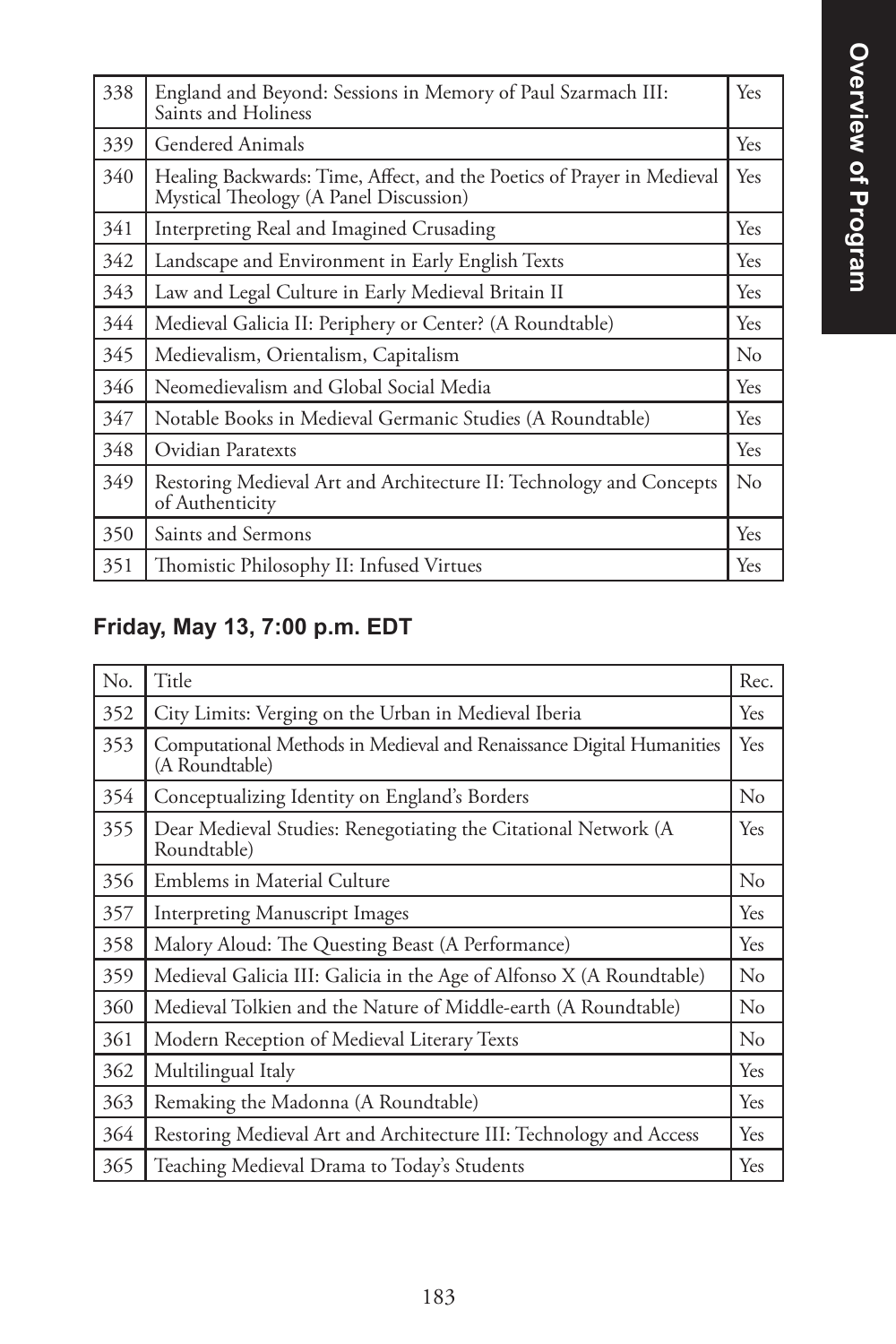| 366 The Manuscript Tradition of the Ancrene Wisse Group    | N٥  |
|------------------------------------------------------------|-----|
| 367   Thomistic Philosophy III: Perfection and Love        | Yes |
| 368   Virtual Marie: Marie de France Online (A Roundtable) | Yes |

## **Saturday, May 14, 11:00 a.m. EDT**

| No. | Title                                                                                                                                                                                                       | Rec. |
|-----|-------------------------------------------------------------------------------------------------------------------------------------------------------------------------------------------------------------|------|
| 369 | A Roundtable on Amy Neff, A Soul's Journey: Franciscan Art, Theology,<br>and Devotion in the Supplicationes variae (Toronto, 2019)                                                                          | No   |
| 370 | Christine de Pizan and the Five Senses                                                                                                                                                                      | No   |
| 371 | Women and Agency in Medieval Literature                                                                                                                                                                     | Yes  |
| 372 | Coins and Seals in Byzantium                                                                                                                                                                                | Yes  |
| 373 | Dante III: Dante and the Sciences of the Human: Medicine, Physics, Soul                                                                                                                                     | Yes  |
| 374 | Digital Humanities and Medieval Music                                                                                                                                                                       | No   |
| 375 | Early Medieval Europe                                                                                                                                                                                       | Yes  |
| 376 | From West to East: Geography in Medieval French Texts (Fourteenth-<br>Fifteenth Centuries)                                                                                                                  | Yes  |
| 377 | Human and Hippiatric Medicine                                                                                                                                                                               | Yes. |
| 378 | Indecent Anchorholds (A Roundtable)                                                                                                                                                                         | No   |
| 379 | La corónica International Book Award: Session in Honor of Dr. Sol<br>Miguel-Prendes for Narrating Desire: Moral Consolation and Sentimental<br>Fiction in Fifteenth-Century Spain (A Roundtable Discussion) | Yes  |
| 380 | New Research on Medieval Parish Church Art and Architecture I                                                                                                                                               | Yes  |
| 381 | Old Wine, New Skins: Manuscripts and Books Adapted, Emended,<br>Repurposed                                                                                                                                  | No   |
| 382 | Runes, Words, Texts, Contexts I: Runes in Editions and Dictionaries                                                                                                                                         | Yes  |
| 383 | Status, Rank, or Office? Social Boundaries in England, 900-1200                                                                                                                                             | Yes  |
| 384 | <b>Structuring Sacred Spaces</b>                                                                                                                                                                            | Yes  |
| 385 | Teaching Late Antiquity and Early Medieval (A Roundtable)                                                                                                                                                   | Yes  |
| 386 | Teaching Nineteenth-Century British and American Medievalism:<br>William Morris                                                                                                                             | Yes  |
| 387 | The Alfredian or Old English Boethius: Authority, Authorship, and<br>Influence in Memory of Paul E. Szarmach                                                                                                | Yes  |
| 388 | The Practice of Science                                                                                                                                                                                     | Yes  |
| 389 | Traveling Texts and Technology: New Finds from Islamic and Eastern<br>Christian Manuscripts                                                                                                                 | Yes  |

### **Saturday, May 14, 1:00 p.m. EDT**

| No. Title                                                       | Rec.       |
|-----------------------------------------------------------------|------------|
| 390 Lecture on the Reception of the Classics in the Middle Ages | <b>Yes</b> |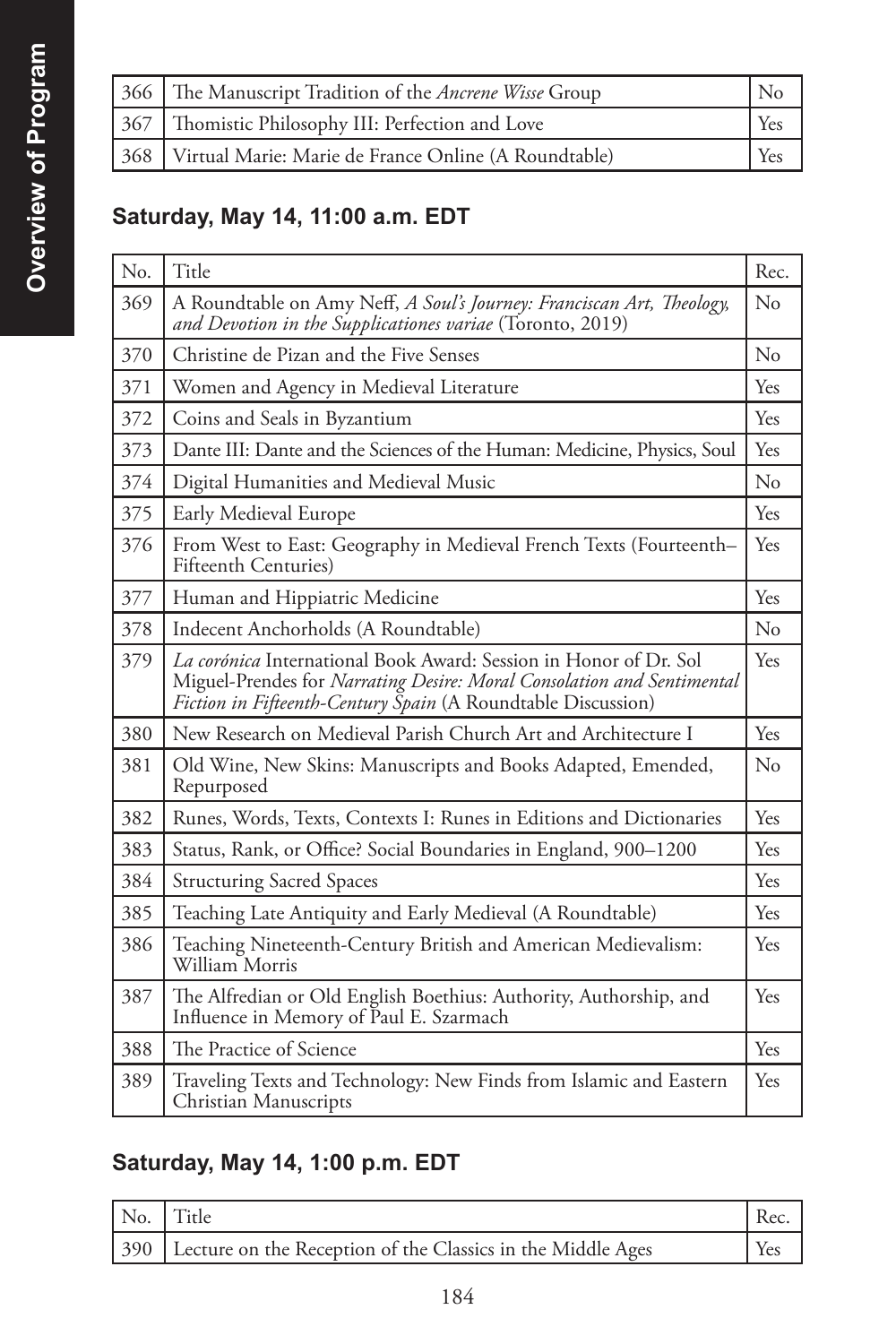| 391 | A Byzantine Princess in Venice: Attracting Next-Gen Medieval Schol-<br>ars through a University <> Community <> Museum Participatory Art<br>Experience (A Demonstration) | Yes        |
|-----|--------------------------------------------------------------------------------------------------------------------------------------------------------------------------|------------|
|     | 392   Robert T. Farrell Lecture                                                                                                                                          | Yes        |
| 393 | The Cluniac Iberia Atlas: A Project between Knowledge Transfer and<br>Social Involvement (A Workshop)                                                                    | <b>Yes</b> |

# **Saturday, May 14, 3:00 p.m. EDT**

| No. | Title                                                                                                   | Rec.        |
|-----|---------------------------------------------------------------------------------------------------------|-------------|
| 394 | C. S. Lewis and the Middle Ages I: Dante and the Lewis Circle (In<br>Honor of Marsha Daigle Williamson) | Yes         |
| 395 | Classical Philosophy in the Lands of Islam and Its Influence I                                          | No          |
| 396 | Dress and Textiles I: Evidence from Accounts, Inventories, and Legal<br>Documents                       | Yes         |
| 397 | Encountering the Sacred in Medieval Italian Spaces II                                                   | Yes         |
| 398 | History Making with Manuscripts                                                                         | Yes         |
| 399 | In Honor of John M. Ganim II: Medievalism and Orientalism                                               | Yes         |
| 400 | Materiality in the Fourteenth-Century I: Money and Economics                                            | $\rm N_{0}$ |
| 401 | Medieval Temporalities I: Materiality, Embodiment, and Temporal<br>Disruptions                          | Yes         |
| 402 | Narrative Technique and Point of View I: Numbness, Shock, Surprise                                      | No          |
| 403 | New Directions in Source Study                                                                          | No          |
| 404 | New Research on Medieval Parish Church Art and Architecture II                                          | Yes         |
| 405 | Performing Scientific Authority: Forms, Modes, and Rhetorics                                            | No          |
| 406 | Pious Queens and Franciscan Devotion I                                                                  | $\rm No$    |
| 407 | Runes, Words, Texts, Contexts II: New Approaches to Runic Studies                                       | Yes         |
| 408 | The Nuns of Helfta I: Death as Life-Giving in the Helfta Literature                                     | $\rm No$    |
| 409 | The Reception of Lucan in the Middle Ages                                                               | Yes         |
| 410 | The Sidneys and Their Circles I                                                                         | Yes         |
| 411 | Tribute to Elizabeth C. Teviotdale                                                                      | Yes         |
| 412 | Women Making Noise                                                                                      | Yes         |

### **Saturday, May 14, 5:00 p.m. EDT**

| No. | l Title                                                                            | Rec.            |
|-----|------------------------------------------------------------------------------------|-----------------|
|     | 413   C. S. Lewis and the Middle Ages II: C. S. Lewis and Medieval Philos-<br>ophy | $Y_{\text{es}}$ |
|     | 414   Classical Philosophy in the Lands of Islam and Its Influence II              | Yes             |
|     | 415   Dress and Textiles II: Cloth and Clothing as Status Markers                  | Yes             |